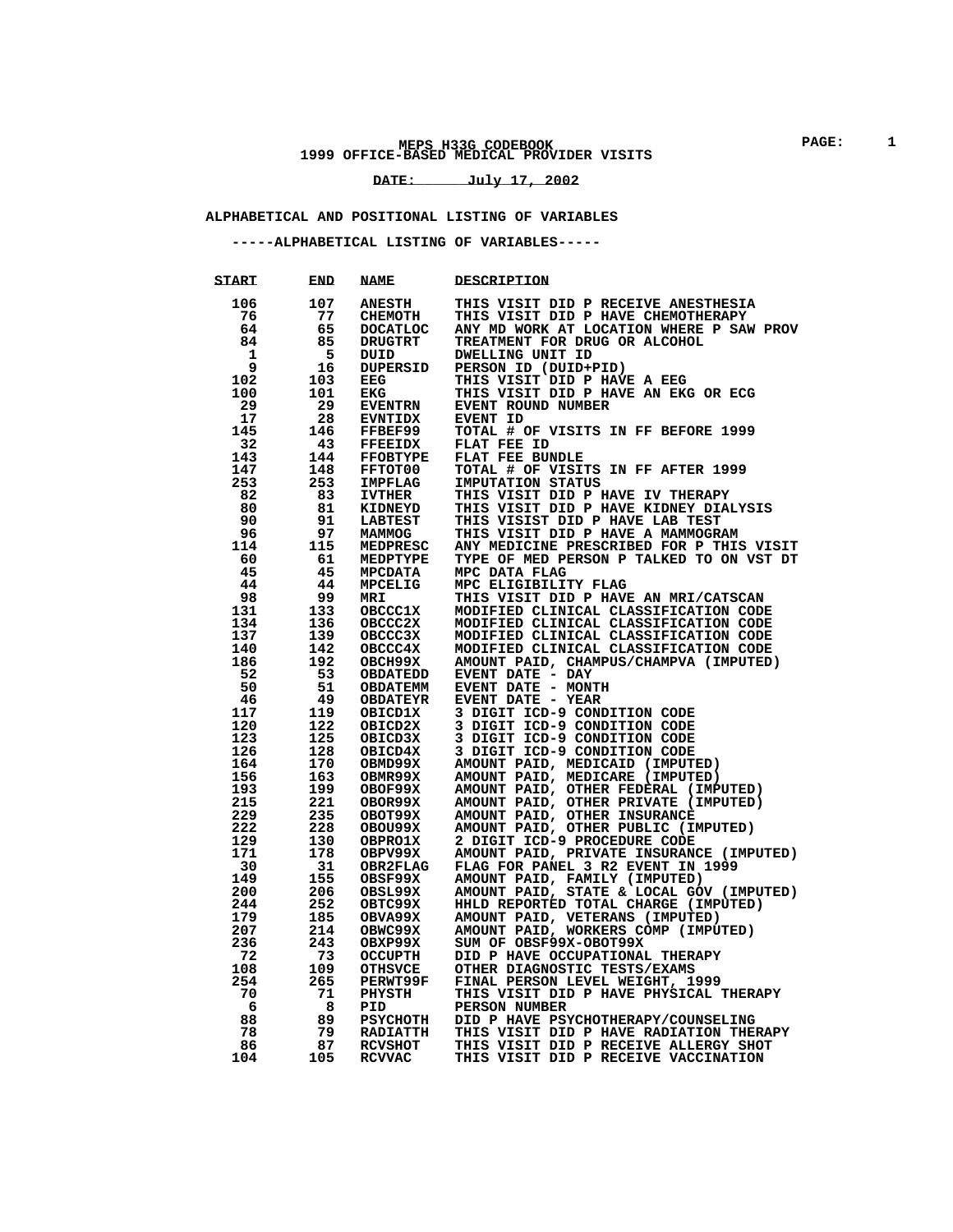#### **MEPS H33G CODEBOOK PAGE: 2 1999 OFFICE-BASED MEDICAL PROVIDER VISITS**

#### **DATE: July 17, 2002 \_\_\_\_\_\_\_\_\_\_\_\_\_\_\_\_\_\_\_\_\_\_\_\_**

#### **ALPHABETICAL AND POSITIONAL LISTING OF VARIABLES**

 **-----ALPHABETICAL LISTING OF VARIABLES-----** 

| START | END | <b>NAME</b>     | DESCRIPTION                             |
|-------|-----|-----------------|-----------------------------------------|
| 56    | 57  | REFERDBY        | REFERRED BY ANOTHER PHYSICIAN           |
| 58    | 59  | <b>SEEDOC</b>   | TALK TO MD THIS VISIT/PHONE CALL        |
| 54    | 55  | <b>SEETLKPV</b> | DID P VISIT PROV IN PERSON OR TELEPHONE |
| 92    | 93  | <b>SONOGRAM</b> | DID P HAVE SONOGRAM OR ULTRASOUND       |
| 74    | 75  | <b>SPEECHTH</b> | THIS VISIT DID P HAVE SPEECH THERAPY    |
| 112   | 113 | SURGNAME        | SURGICAL PROCEDURE NAME IN CATEGORIES   |
| 110   | 111 | <b>SURGPROC</b> | WAS SURGICAL PROCEDURE PERFORMED ON P   |
| 62    | 63  | <b>TIMESPNT</b> | TIME SPENT WITH DOCTOR/MEDICAL PERSON   |
| 116   | 116 | VAPLACE         | VA FACILITY FLAG                        |
| 266   | 267 | <b>VARPSU99</b> | VARIANCE ESTIMATION PSU, 1999           |
| 268   | 270 | <b>VARSTR99</b> | VARIANCE ESTIMATION STRATUM, 1999       |
| 66    | 67  | <b>VSTCTGRY</b> | BEST CATEGORY FOR CARE P HAVE ON VST DT |
| 68    | 69  | VSTRELCN        | VISIT/PHONE CALL RELATED TO CONDITION   |
| 94    | 95  | <b>XRAYS</b>    | THIS VISIT DID P HAVE X-RAYS            |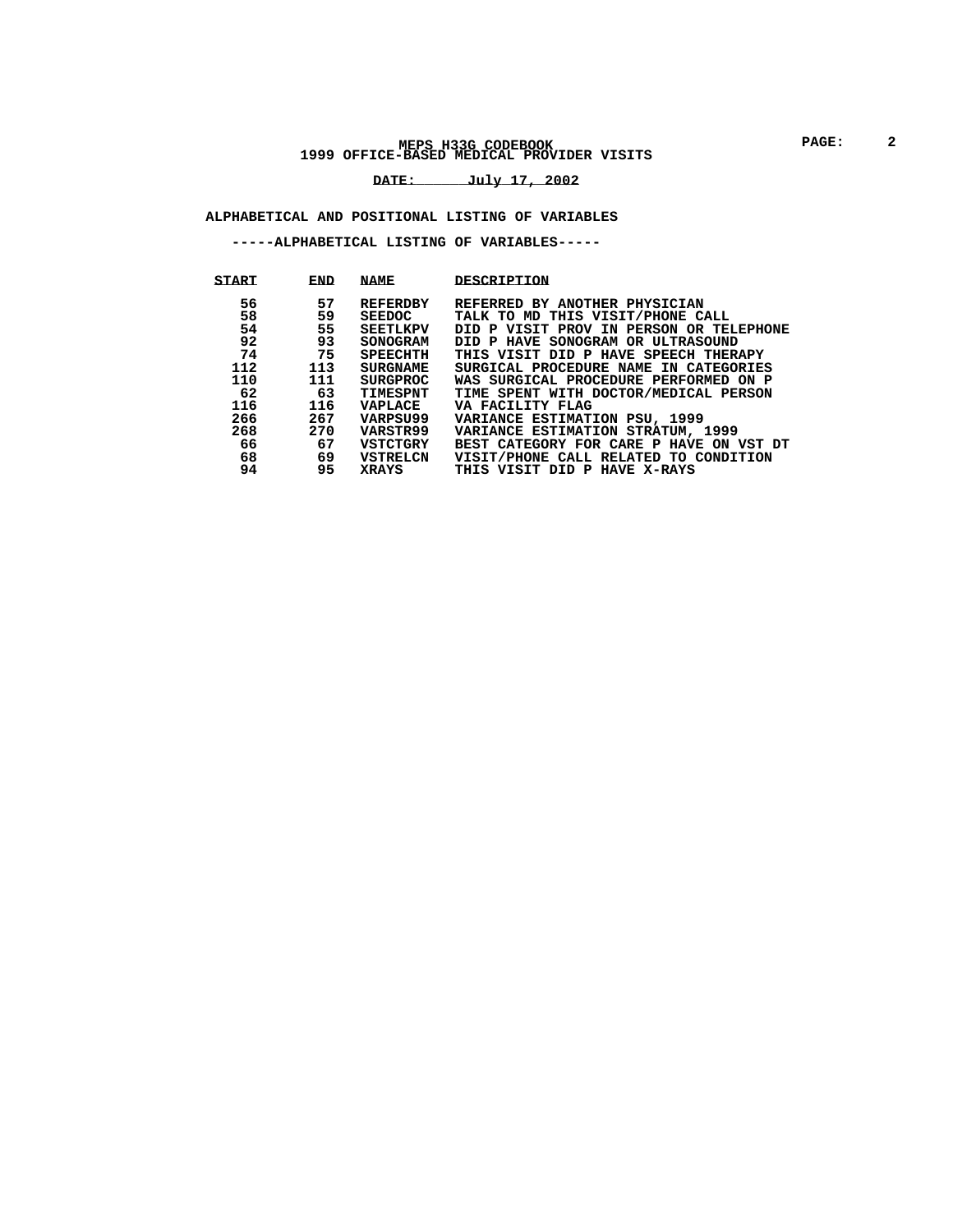#### **MEPS H33G CODEBOOK PAGE: 3 1999 OFFICE-BASED MEDICAL PROVIDER VISITS**

#### **DATE: July 17, 2002 \_\_\_\_\_\_\_\_\_\_\_\_\_\_\_\_\_\_\_\_\_\_\_\_**

#### **ALPHABETICAL AND POSITIONAL LISTING OF VARIABLES**

 **-----POSITIONAL LISTING OF VARIABLES-----** 

| <b>START</b> | END | <b>NAME</b>     | DESCRIPTION                              |
|--------------|-----|-----------------|------------------------------------------|
| 1            | 5   | DUID            | DWELLING UNIT ID                         |
| 6            | 8   | PID             | PERSON NUMBER                            |
| 9            | 16  | <b>DUPERSID</b> | PERSON ID (DUID+PID)                     |
| 17           | 28  | <b>EVNTIDX</b>  | EVENT ID                                 |
| 29           | 29  | <b>EVENTRN</b>  | EVENT ROUND NUMBER                       |
| 30           | 31  | <b>OBR2FLAG</b> | FLAG FOR PANEL 3 R2 EVENT IN 1999        |
| 32           | 43  | FFEEIDX         | FLAT FEE ID                              |
| 44           | 44  | <b>MPCELIG</b>  | MPC ELIGIBILITY FLAG                     |
| 45           | 45  | <b>MPCDATA</b>  | MPC DATA FLAG                            |
| 46           | 49  | <b>OBDATEYR</b> | EVENT DATE - YEAR                        |
| 50           | 51  | <b>OBDATEMM</b> | EVENT DATE - MONTH                       |
| 52           | 53  | <b>OBDATEDD</b> | EVENT DATE - DAY                         |
| 54           | 55  | <b>SEETLKPV</b> | DID P VISIT PROV IN PERSON OR TELEPHONE  |
| 56           | 57  | <b>REFERDBY</b> | REFERRED BY ANOTHER PHYSICIAN            |
| 58           | 59  | <b>SEEDOC</b>   | TALK TO MD THIS VISIT/PHONE CALL         |
| 60           | 61  | MEDPTYPE        | TYPE OF MED PERSON P TALKED TO ON VST DT |
| 62           | 63  | <b>TIMESPNT</b> | TIME SPENT WITH DOCTOR/MEDICAL PERSON    |
| 64           | 65  | <b>DOCATLOC</b> | ANY MD WORK AT LOCATION WHERE P SAW PROV |
| 66           | 67  | <b>VSTCTGRY</b> | BEST CATEGORY FOR CARE P HAVE ON VST DT  |
| 68           | 69  | <b>VSTRELCN</b> | VISIT/PHONE CALL RELATED TO CONDITION    |
| 70           | 71  | PHYSTH          | THIS VISIT DID P HAVE PHYSICAL THERAPY   |
| 72           | 73  | <b>OCCUPTH</b>  | DID P HAVE OCCUPATIONAL THERAPY          |
| 74           | 75  | <b>SPEECHTH</b> | THIS VISIT DID P HAVE SPEECH THERAPY     |
| 76           | 77  | <b>CHEMOTH</b>  | THIS VISIT DID P HAVE CHEMOTHERAPY       |
| 78           | 79  | <b>RADIATTH</b> | THIS VISIT DID P HAVE RADIATION THERAPY  |
| 80           | 81  | <b>KIDNEYD</b>  | THIS VISIT DID P HAVE KIDNEY DIALYSIS    |
| 82           | 83  | <b>IVTHER</b>   | THIS VISIT DID P HAVE IV THERAPY         |
| 84           | 85  | <b>DRUGTRT</b>  | TREATMENT FOR DRUG OR ALCOHOL            |
| 86           | 87  | <b>RCVSHOT</b>  | THIS VISIT DID P RECEIVE ALLERGY SHOT    |
| 88           | 89  | PSYCHOTH        | DID P HAVE PSYCHOTHERAPY/COUNSELING      |
| 90           | 91  | <b>LABTEST</b>  | THIS VISIST DID P HAVE LAB TEST          |
| 92           | 93  | <b>SONOGRAM</b> | DID P HAVE SONOGRAM OR ULTRASOUND        |
| 94           | 95  | XRAYS           | THIS VISIT DID P HAVE X-RAYS             |
| 96           | 97  | <b>MAMMOG</b>   | THIS VISIT DID P HAVE A MAMMOGRAM        |
| 98           | 99  | MRI             | THIS VISIT DID P HAVE AN MRI/CATSCAN     |
| 100          | 101 | EKG             | THIS VISIT DID P HAVE AN EKG OR ECG      |
| 102          | 103 | <b>EEG</b>      | THIS VISIT DID P HAVE A EEG              |
| 104          | 105 | <b>RCVVAC</b>   | THIS VISIT DID P RECEIVE VACCINATION     |
| 106          | 107 | <b>ANESTH</b>   | THIS VISIT DID P RECEIVE ANESTHESIA      |
| 108          | 109 | <b>OTHSVCE</b>  | OTHER DIAGNOSTIC TESTS/EXAMS             |
| 110          | 111 | <b>SURGPROC</b> | WAS SURGICAL PROCEDURE PERFORMED ON P    |
| 112          | 113 | <b>SURGNAME</b> | SURGICAL PROCEDURE NAME IN CATEGORIES    |
| 114          | 115 | MEDPRESC        | ANY MEDICINE PRESCRIBED FOR P THIS VISIT |
| 116          | 116 | <b>VAPLACE</b>  | VA FACILITY FLAG                         |
| 117          | 119 | <b>OBICD1X</b>  | 3 DIGIT ICD-9 CONDITION CODE             |
| 120          | 122 | OBICD2X         | 3 DIGIT ICD-9 CONDITION CODE             |
| 123          | 125 | OBICD3X         | 3 DIGIT ICD-9 CONDITION CODE             |
| 126          | 128 | OBICD4X         | 3 DIGIT ICD-9 CONDITION CODE             |
| 129          | 130 | OBPRO1X         | 2 DIGIT ICD-9 PROCEDURE CODE             |
| 131          | 133 | <b>OBCCC1X</b>  | MODIFIED CLINICAL CLASSIFICATION CODE    |
| 134          | 136 | <b>OBCCC2X</b>  | MODIFIED CLINICAL CLASSIFICATION CODE    |
| 137          | 139 | OBCCC3X         | MODIFIED CLINICAL CLASSIFICATION CODE    |
| 140          | 142 | OBCCC4X         | MODIFIED CLINICAL CLASSIFICATION CODE    |
| 143          | 144 | <b>FFOBTYPE</b> | FLAT FEE BUNDLE                          |
| 145          | 146 | FFBEF99         | TOTAL # OF VISITS IN FF BEFORE 1999      |
| 147          | 148 | <b>FFTOT00</b>  | TOTAL # OF VISITS IN FF AFTER 1999       |
| 149          | 155 | OBSF99X         | AMOUNT PAID, FAMILY (IMPUTED)            |
| 156          | 163 | OBMR99X         | AMOUNT PAID, MEDICARE (IMPUTED)          |
| 164          | 170 | OBMD99X         | AMOUNT PAID, MEDICAID (IMPUTED)          |
| 171          | 178 | OBPV99X         | AMOUNT PAID, PRIVATE INSURANCE (IMPUTED) |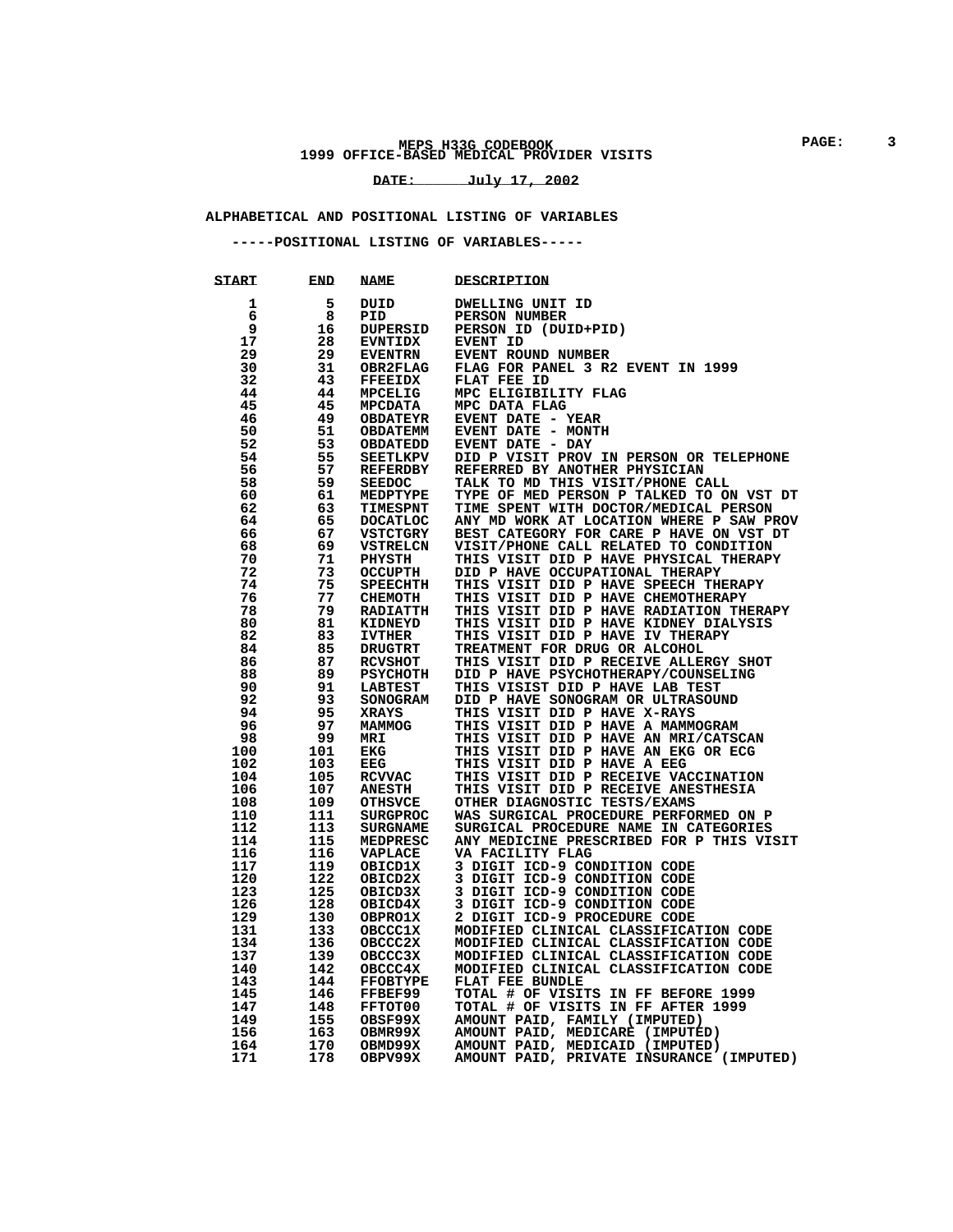#### **MEPS H33G CODEBOOK PAGE: 4 1999 OFFICE-BASED MEDICAL PROVIDER VISITS**

**DATE: July 17, 2002 \_\_\_\_\_\_\_\_\_\_\_\_\_\_\_\_\_\_\_\_\_\_\_\_**

#### **ALPHABETICAL AND POSITIONAL LISTING OF VARIABLES**

 **-----POSITIONAL LISTING OF VARIABLES-----** 

| START                                                                                                                                                                                                                                                                   | END                                                       | <b>NAME</b>                                                                                     | DESCRIPTION                                                                                                                                                                                                                                                                                                         |
|-------------------------------------------------------------------------------------------------------------------------------------------------------------------------------------------------------------------------------------------------------------------------|-----------------------------------------------------------|-------------------------------------------------------------------------------------------------|---------------------------------------------------------------------------------------------------------------------------------------------------------------------------------------------------------------------------------------------------------------------------------------------------------------------|
| 179<br>186 — 187<br>193 — 193<br>200 — 200 — 200 — 200 — 200 — 200 — 200 — 200 — 200 — 200 — 200 — 200 — 200 — 200 — 200 — 200 — 200 — 200 — 200 — 200 — 200 — 200 — 200 — 200 — 200 — 200 — 200 — 200 — 200 — 200 — 200 — 200 — 200 — 200 — 200 — 200 — 200 — 2<br>229 | 185<br>192<br>199<br>206<br>207 214<br>215 221<br>222 228 | OBVA99X<br>овсн99х<br>OBOF99X<br>OBSL99X<br><b>OBWC99X</b><br>OBOR99X<br>OBOU99X<br>235 ОВОТ99Х | AMOUNT PAID, VETERANS (IMPUTED)<br>AMOUNT PAID, CHAMPUS/CHAMPVA (IMPUTED)<br>AMOUNT PAID, OTHER FEDERAL (IMPUTED)<br>AMOUNT PAID, STATE & LOCAL GOV (IMPUTED)<br>AMOUNT PAID, WORKERS COMP (IMPUTED)<br>AMOUNT PAID, OTHER PRIVATE (IMPUTED)<br>AMOUNT PAID, OTHER PUBLIC (IMPUTED)<br>AMOUNT PAID, OTHER INSURANCE |
| 236 — 236<br>244 2012<br>268                                                                                                                                                                                                                                            | 243<br>252<br>253                                         | OBXP99X<br>OBTC99X<br>IMPFLAG<br>265 PERWT99F<br>266 267 VARPSU99<br>270 VARSTR99               | SUM OF OBSF99X-OBOT99X<br>HHLD REPORTED TOTAL CHARGE (IMPUTED)<br>IMPUTATION STATUS<br>FINAL PERSON LEVEL WEIGHT, 1999<br><b>VARIANCE ESTIMATION PSU, 1999</b><br>VARIANCE ESTIMATION STRATUM, 1999                                                                                                                 |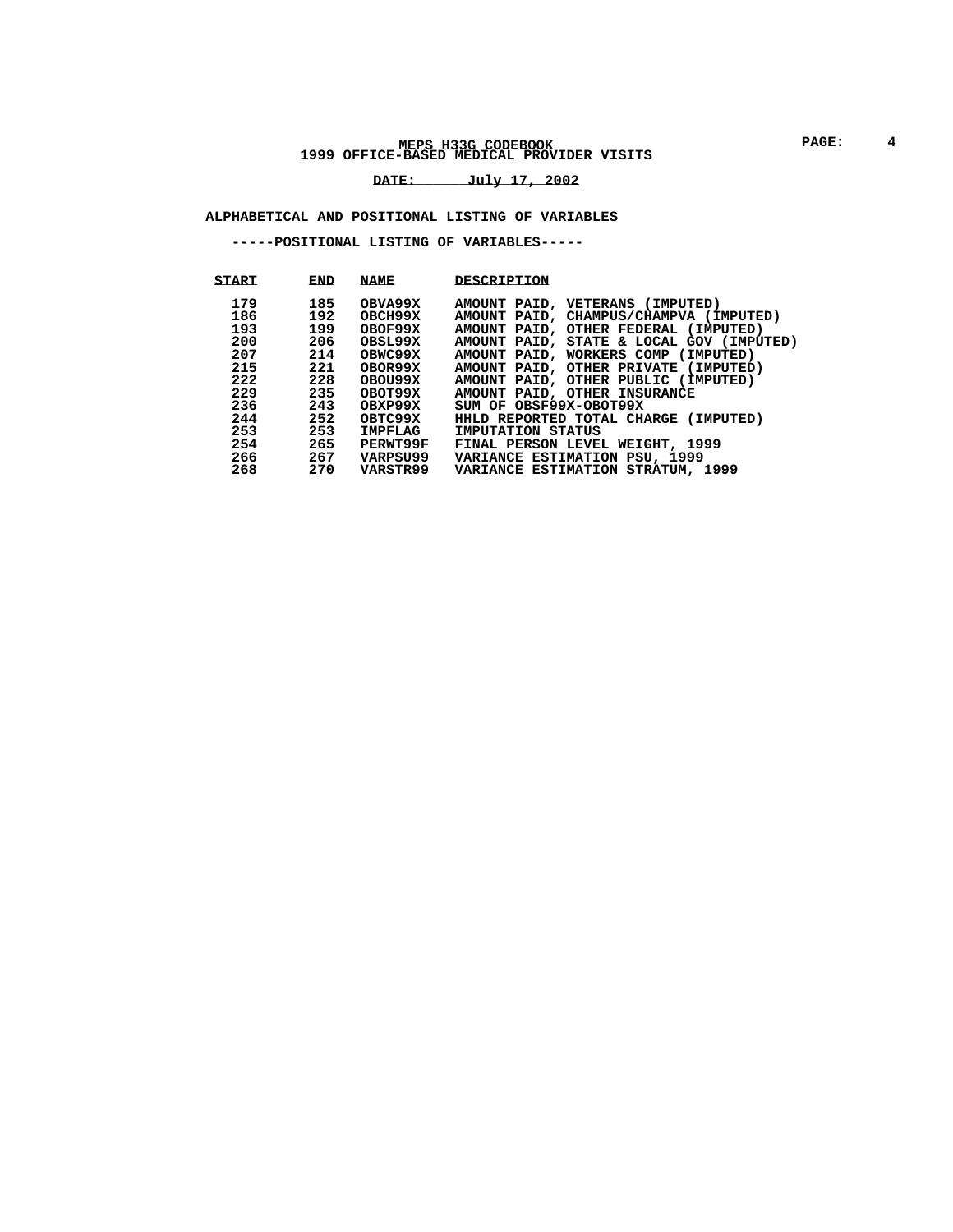# **MEPS H33G CODEBOOK PAGE: 5 1999 OFFICE-BASED MEDICAL PROVIDER VISITS**

| <b>NAME</b>     | DESCRIPTION                                                              |                                                          | <b>FORMAT</b> | <b>TYPE</b>    | <b>START</b>                   | <b>END</b>                                                              |
|-----------------|--------------------------------------------------------------------------|----------------------------------------------------------|---------------|----------------|--------------------------------|-------------------------------------------------------------------------|
| <b>DUID</b>     | DWELLING UNIT ID                                                         |                                                          | 5.0           | $\sqrt{N}$ NUM | 1                              | .5                                                                      |
|                 | <b>VALUE</b>                                                             | <b>UNWEIGHTED</b>                                        |               |                | WEIGHTED BY PERWT99F           |                                                                         |
|                 | <b>VALID ID</b><br>TOTAL                                                 | 100,312<br>100,312                                       |               |                | 1,237,896,836<br>1,237,896,836 |                                                                         |
| PID_            | PERSON NUMBER                                                            |                                                          | 3.0           | <b>NUM</b>     | 6.                             | -8                                                                      |
|                 | <b>VALUE</b>                                                             | <b>UNWEIGHTED</b>                                        |               |                | WEIGHTED BY PERWT99F           |                                                                         |
|                 | VALID ID<br><b>TOTAL</b>                                                 | 100,312<br>100,312                                       |               |                | 1,237,896,836<br>1,237,896,836 |                                                                         |
| <b>DUPERSID</b> | <u>PERSON ID (DUID+PID)</u>                                              |                                                          | 8.0           | <b>CHAR</b>    | 9                              | 16                                                                      |
|                 | VALUE                                                                    | UNWEIGHTED                                               |               |                | WEIGHTED BY PERWT99F           |                                                                         |
|                 | <b>VALID ID</b><br><b>TOTAL</b>                                          | 100,312<br>100,312                                       |               |                | 1,237,896,836<br>1,237,896,836 |                                                                         |
| <b>EVNTIDX</b>  | EVENT ID                                                                 |                                                          |               |                | $12.0$ CHAR $-17$ $-28$        |                                                                         |
|                 | <b>VALUE</b>                                                             | <b>UNWEIGHTED</b>                                        |               |                | WEIGHTED BY PERWT99F           |                                                                         |
|                 | <b>VALID ID</b><br>TOTAL                                                 | 100,312<br>100,312                                       |               |                | 1,237,896,836<br>1,237,896,836 |                                                                         |
| <b>EVENTRN</b>  | EVENT ROUND NUMBER                                                       |                                                          | 1.0           | NUM            | -29                            | -29                                                                     |
|                 | <b>VALUE</b>                                                             | <b>UNWEIGHTED</b>                                        |               |                | WEIGHTED BY PERWT99F           |                                                                         |
|                 | 1<br>$\overline{\mathbf{c}}$<br>3<br>4<br>5<br><b>TOTAL</b>              | 21,261<br>26,654<br>26,549<br>17,267<br>8,581<br>100,312 |               |                | 1,237,896,836                  | 229,520,912<br>290,711,811<br>349,209,913<br>246,407,913<br>122,046,288 |
| OBR2FLAG        | FLAG FOR PANEL 3 R2 EVENT IN 1999                                        |                                                          | 2.0           | NUM            | _30                            | _31                                                                     |
|                 | <b>VALUE</b>                                                             | <b>UNWEIGHTED</b>                                        |               |                | WEIGHTED BY PERWT99F           |                                                                         |
|                 | -1 NO R2 CROSSOVER PROBLEM<br>1 PANEL 3 R2 EVENT IN 1999<br><b>TOTAL</b> | 99,414<br>898<br>100,312                                 |               |                | 1,225,044,213<br>1,237,896,836 | 12,852,623                                                              |
| <b>FFEEIDX</b>  | FLAT FEE ID                                                              |                                                          |               | 12.0 CHAR _    | .32                            | 43                                                                      |
|                 | <b>VALUE</b>                                                             | <b>UNWEIGHTED</b>                                        |               |                | WEIGHTED BY PERWT99F           |                                                                         |
|                 | -1 INAPPLICABLE<br>VALID ID<br><b>TOTAL</b>                              | 97,778<br>2,534<br>100,312                               |               |                | 1,206,713,848<br>1,237,896,836 | 31,182,988                                                              |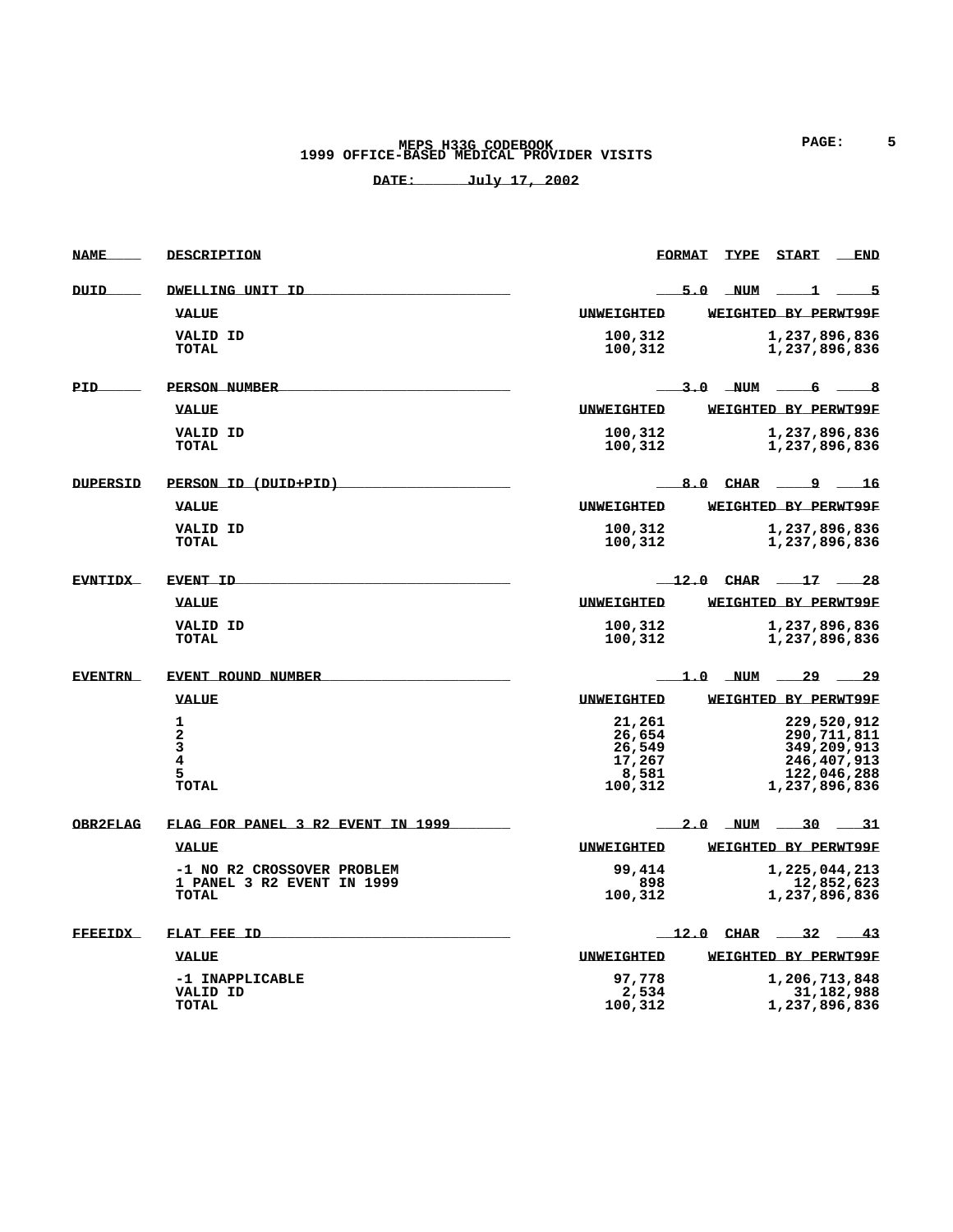## **MEPS H33G CODEBOOK PAGE: 6 1999 OFFICE-BASED MEDICAL PROVIDER VISITS**

| <b>NAME</b>     | DESCRIPTION                                                             |                                            | <b>FORMAT</b> | <b>TYPE</b>    | <b>START END</b>               |                                     |
|-----------------|-------------------------------------------------------------------------|--------------------------------------------|---------------|----------------|--------------------------------|-------------------------------------|
| <b>MPCELIG</b>  | MPC ELIGIBILITY FLAG                                                    |                                            |               | <u>1.0 NUM</u> | -44                            | -44                                 |
|                 | <b>VALUE</b>                                                            | <b>UNWEIGHTED</b>                          |               |                | WEIGHTED BY PERWT99F           |                                     |
|                 | 1 MPC ELIGIBLE<br>2 NOT MPC ELIGIBLE<br>TOTAL                           | 84,866<br>15,446<br>100,312                |               |                | 1,031,801,006<br>1,237,896,836 | 206,095,830                         |
| <b>MPCDATA</b>  | MPC DATA FLAG                                                           |                                            |               | $1.0$ NUM      | 45                             | 45                                  |
|                 | <b>VALUE</b>                                                            | <b>UNWEIGHTED</b>                          |               |                | WEIGHTED BY PERWT99F           |                                     |
|                 | 1 HAS MPC DATA<br>2 NO MPC DATA<br>TOTAL                                | 22,933<br>77,379<br>100,312                |               |                | 1,237,896,836                  | 277,495,634<br>960,401,202          |
| <b>OBDATEYR</b> | EVENT DATE - YEAR                                                       |                                            | 4.0           |                | $NUM$ 46                       | -49                                 |
|                 | <b>VALUE</b>                                                            | <b>UNWEIGHTED</b>                          |               |                | WEIGHTED BY PERWT99F           |                                     |
|                 | -9 NOT ASCERTAINED<br>-8 DK<br>-7 REFUSED<br>1999<br>TOTAL              | 107<br>9<br>4<br>100,192<br>100,312        |               |                | 1,236,690,629<br>1,237,896,836 | 1,088,320<br>89,169<br>28,718       |
| <b>OBDATEMM</b> | EVENT DATE - MONTH                                                      |                                            |               |                | $2.0$ NUM $\_50$ $\_51$        |                                     |
|                 | <b>VALUE</b>                                                            | <b>UNWEIGHTED</b>                          |               |                | WEIGHTED BY PERWT99F           |                                     |
|                 | -9 NOT ASCERTAINED<br>-8 DK<br>-7 REFUSED<br>$1 - 12$<br><b>TOTAL</b>   | 528<br>7<br>3<br>99,774<br>100,312         |               |                | 1,229,994,560<br>1,237,896,836 | 7,818,491<br>59,030<br>24,756       |
| OBDATEDD        | <u>EVENT DATE - DAY</u>                                                 |                                            | 2.0           | <b>NUM</b>     | $-52$                          | 53                                  |
|                 | <b>VALUE</b>                                                            | UNWEIGHTED                                 |               |                | WEIGHTED BY PERWT99F           |                                     |
|                 | -9 NOT ASCERTAINED<br>$-8$ DK<br>-7 REFUSED<br>$1 - 31$<br><b>TOTAL</b> | 2,218<br>14,001<br>13<br>84,080<br>100,312 |               |                | 1,049,715,841<br>1,237,896,836 | 29,415,060<br>158,680,604<br>85,331 |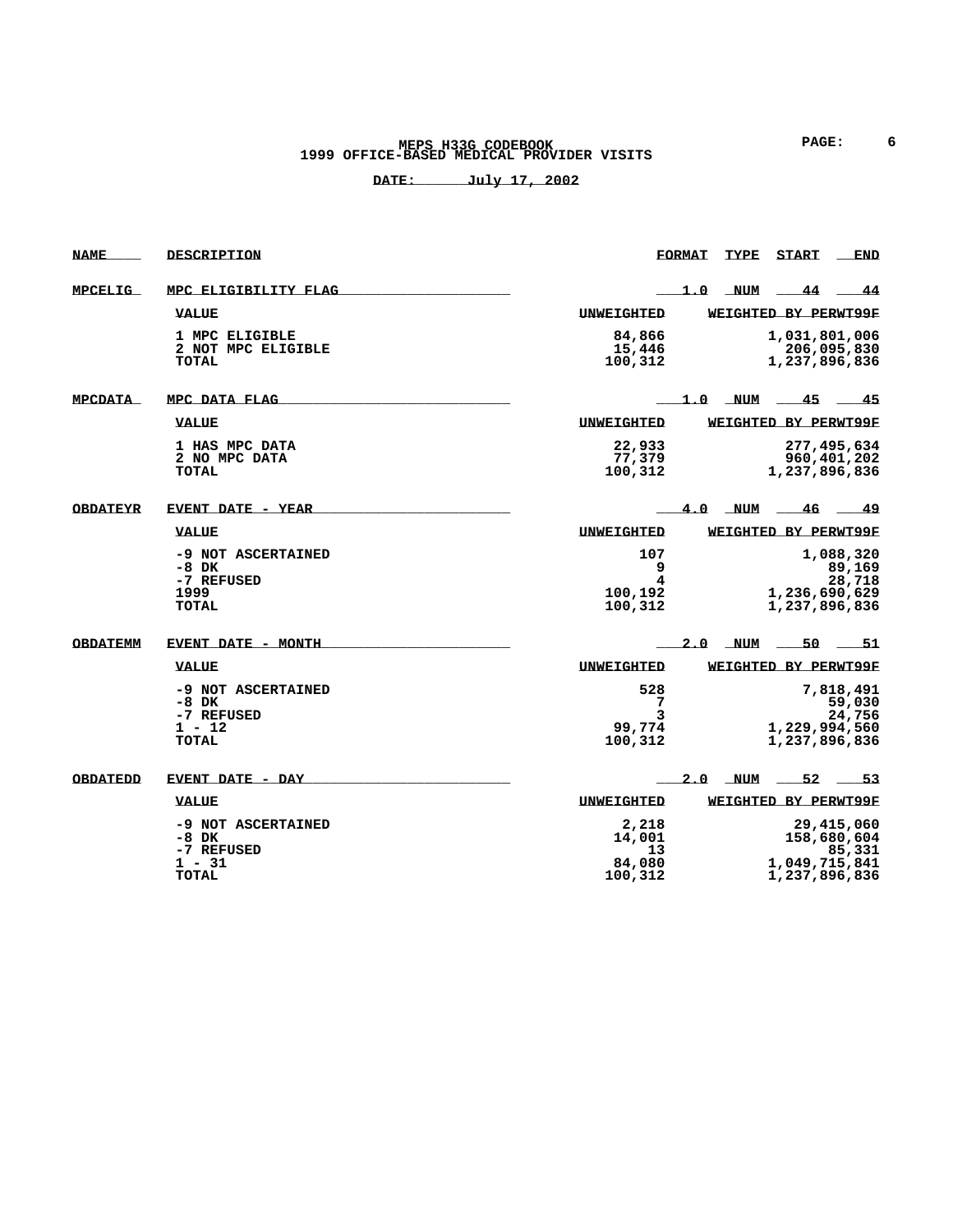#### **MEPS H33G CODEBOOK PAGE: 7 1999 OFFICE-BASED MEDICAL PROVIDER VISITS**

| <b>NAME</b>     | <b>DESCRIPTION</b>                       |                   | <b>FORMAT</b> | <b>TYPE</b>   | <u>START</u>         | <b>END</b>              |
|-----------------|------------------------------------------|-------------------|---------------|---------------|----------------------|-------------------------|
| SEETLKPV        | DID P VISIT PROV IN PERSON OR TELEPHONE  |                   | 2.0           | NUM           | 54                   | 55                      |
|                 | <b>VALUE</b>                             | <b>UNWEIGHTED</b> |               |               | WEIGHTED BY PERWT99F |                         |
|                 | -9 NOT ASCERTAINED                       | 1                 |               |               |                      | 11,124                  |
|                 | -8 DK                                    | 13                |               |               |                      | 185,415                 |
|                 | -7 REFUSED                               | 22                |               |               |                      | 191,960                 |
|                 | 1 SAW PROVIDER                           | 98,896            |               |               | 1,219,264,416        |                         |
|                 | 2 TELEPHONE CALL                         | 1,380             |               |               |                      | 18,243,922              |
|                 | TOTAL                                    | 100,312           |               |               | 1,237,896,836        |                         |
| <b>REFERDBY</b> | REFERRED BY ANOTHER PHYSICIAN            |                   |               |               | $2.0$ NUM $-56$      | $-52$                   |
|                 | <b>VALUE</b>                             | <b>UNWEIGHTED</b> |               |               | WEIGHTED BY PERWT99F |                         |
|                 | -9 NOT ASCERTAINED                       | 2,013             |               |               |                      | 25,886,215              |
|                 | $-8$ DK                                  | 54                |               |               |                      | 583,248                 |
|                 | -7 REFUSED                               | 25                |               |               |                      | 204,394                 |
|                 | 1 YES                                    | 18,958            |               |               |                      | 233,873,096             |
|                 | 2 NO                                     | 79,262            |               |               |                      | 977,349,884             |
|                 | TOTAL                                    | 100,312           |               |               | 1,237,896,836        |                         |
| SEEDOC          | TALK TO MD THIS VISIT/PHONE CALL         |                   |               |               | $2.0$ NUM $\_58$     | -59                     |
|                 | <b>VALUE</b>                             | <b>UNWEIGHTED</b> |               |               | WEIGHTED BY PERWT99F |                         |
|                 | -9 NOT ASCERTAINED                       | 744               |               |               |                      | 9,433,925               |
|                 | $-8$ DK                                  | 167               |               |               |                      | 2,335,731               |
|                 | -7 REFUSED                               | 23                |               |               |                      | 195,241                 |
|                 | 1 YES                                    | 73,144            |               |               |                      | 877,573,292             |
|                 | 2 NO                                     | 26,234            |               |               |                      | 348, 358, 649           |
|                 | TOTAL                                    | 100,312           |               |               | 1,237,896,836        |                         |
| MEDPTYPE        | TYPE OF MED PERSON P TALKED TO ON VST DT |                   |               | $2.0$ NUM $-$ | -60                  | -61                     |
|                 | <b>VALUE</b>                             | <b>UNWEIGHTED</b> |               |               | WEIGHTED BY PERWT99F |                         |
|                 | -9 NOT ASCERTAINED                       | 640               |               |               |                      | 7,693,316               |
|                 | $-8$ DK                                  | 68                |               |               |                      | 841,094                 |
|                 | -7 REFUSED                               | 24                |               |               |                      | 215,354                 |
|                 | -1 INAPPLICABLE                          | 73,144            |               |               |                      | 877,576,019             |
|                 | 1 CHIROPRACTOR                           | 5,719             |               |               |                      | 76,510,085              |
|                 | 2 DENTIST/DENTAL CARE PERSON             | 57                |               |               |                      | 555,157                 |
|                 | 3 MIDWIFE<br>4 NURSE/NURSE PRACTITIONER  | 207<br>5,573      |               |               |                      | 2,261,519<br>72,613,748 |
|                 | 5 OPTOMETRIST                            | 1,194             |               |               |                      | 15,921,325              |
|                 | 6 PODIATRIST                             | 281               |               |               |                      | 3,635,926               |
|                 | 7 PHYSICIAN'S ASSISTANT                  | 520               |               |               |                      | 6,681,302               |
|                 | 8 PHYSICAL THERAPIST                     | 3,653             |               |               |                      | 45,836,817              |
|                 | 9 OCCUPATIONAL THERAPIST                 | 549               |               |               |                      | 9,251,621               |
|                 | 10 PSYCHOLOGIST                          | 2,197             |               |               |                      | 29,387,209              |
|                 | 11 SOCIAL WORKER                         | 646               |               |               |                      | 8,716,615               |
|                 | 12 TECHNICIAN                            | 3,363             |               |               |                      | 44,657,452              |
|                 | 13 RECEPTIONIST/CLERK/SECRETARY          | 105               |               |               |                      | 1,282,356               |
|                 | 91 OTHER<br><b>TOTAL</b>                 | 2,372             |               |               | 1,237,896,836        | 34,259,922              |
|                 |                                          | 100,312           |               |               |                      |                         |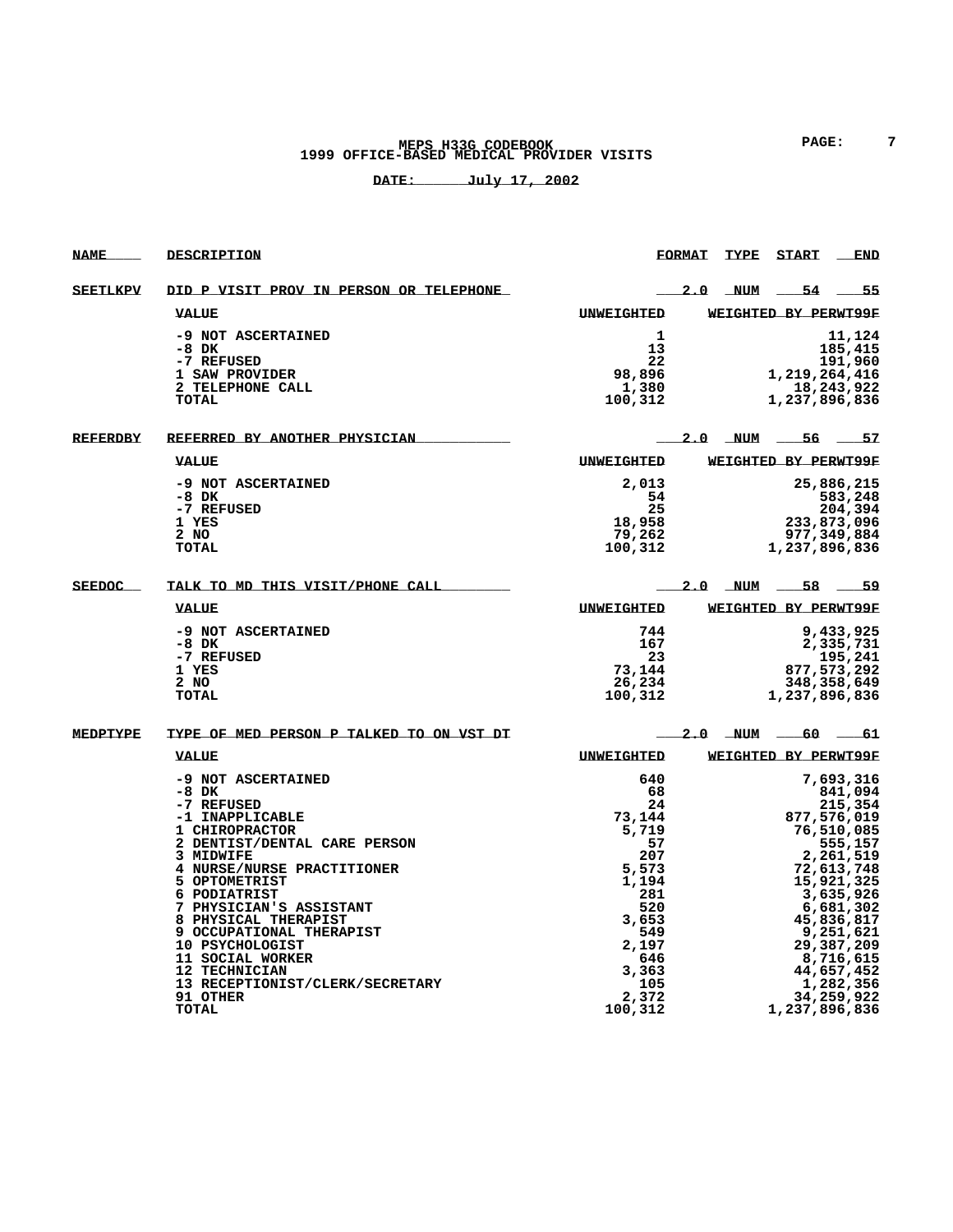#### **MEPS H33G CODEBOOK PAGE: 8 1999 OFFICE-BASED MEDICAL PROVIDER VISITS**

| <b>NAME</b>     | <b>DESCRIPTION</b>                                                                                                                                                                                                                                                                                                                                                                |                                                                                                                              | <b>FORMAT</b> | <b>TYPE</b> | <u>START</u>                      | END                                                                                                                                                                                         |
|-----------------|-----------------------------------------------------------------------------------------------------------------------------------------------------------------------------------------------------------------------------------------------------------------------------------------------------------------------------------------------------------------------------------|------------------------------------------------------------------------------------------------------------------------------|---------------|-------------|-----------------------------------|---------------------------------------------------------------------------------------------------------------------------------------------------------------------------------------------|
| TIMESPNT        | TIME SPENT WITH DOCTOR/MEDICAL PERSON                                                                                                                                                                                                                                                                                                                                             |                                                                                                                              | 2.0           | NUM         | 62                                | 63                                                                                                                                                                                          |
|                 | <b>VALUE</b>                                                                                                                                                                                                                                                                                                                                                                      | <b>UNWEIGHTED</b>                                                                                                            |               |             | WEIGHTED BY PERWT99F              |                                                                                                                                                                                             |
|                 | -9 NOT ASCERTAINED<br>-8 DK<br>-7 REFUSED<br>-1 INAPPLICABLE<br>1 5 MINUTES OR LESS<br>2 6-10 MINUTES<br>3 11-15 MINUTES<br>4 16-25 MINUTES<br>5 26-40 MINUTES<br>6 41 MINUTES OR MORE<br>TOTAL                                                                                                                                                                                   | 1,645<br>1,421<br>4<br>1,417<br>7,141<br>14,084<br>20,994<br>18,474<br>16,515<br>18,617<br>100,312                           |               |             | 1,237,896,836                     | 20,410,313<br>16,138,520<br>19,669<br>18,643,817<br>90,282,561<br>180,575,882<br>259,167,221<br>223,607,515<br>201,742,422<br>227,308,915                                                   |
| <b>DOCATLOC</b> | ANY MD WORK AT LOCATION WHERE P SAW PROV<br><b>VALUE</b>                                                                                                                                                                                                                                                                                                                          | <b>UNWEIGHTED</b>                                                                                                            |               | $2.0$ NUM   | $-64 -65$<br>WEIGHTED BY PERWT99F |                                                                                                                                                                                             |
|                 | -9 NOT ASCERTAINED<br>-8 DK<br>-7 REFUSED<br>-1 INAPPLICABLE<br>1 YES<br>2 NO<br>TOTAL                                                                                                                                                                                                                                                                                            | 921<br>719<br>24<br>73,144<br>12,060<br>13,444<br>100,312                                                                    |               |             | 1,237,896,836                     | 12,068,944<br>9,708,786<br>215,354<br>877,565,782<br>157,820,880<br>180,517,090                                                                                                             |
| <b>VSTCTGRY</b> | BEST CATEGORY FOR CARE P HAVE ON VST DT<br><b>VALUE</b>                                                                                                                                                                                                                                                                                                                           | <b>UNWEIGHTED</b>                                                                                                            | 2.0           | NUM         | -66<br>WEIGHTED BY PERWT99F       | $-67$                                                                                                                                                                                       |
|                 | -9 NOT ASCERTAINED<br>$-8$ DK<br>-7 REFUSED<br>-1 INAPPLICABLE<br>1 GENERAL CHECKUP<br>2 DIAGNOSIS OR TREATMENT<br>3 EMERGENCY (E.G., ACCIDENT OR INJURY)<br>4 PSYCHOTHERAPY OR MENTAL HEALTH COUNSELING<br>5 FOLLOW-UP OR POST-OPERATIVE VISIT<br>6 IMMUNIZATIONS OR SHOTS<br>7 VISION EXAM<br>8 MATERNITY CARE (PRE/POSTNATAL)<br>9 WELL CHILD EXAM<br>91 OTHER<br><b>TOTAL</b> | 175<br>44<br>4<br>1,417<br>17,898<br>49,311<br>645<br>6,480<br>8,008<br>3,214<br>3,137<br>3,341<br>1,145<br>5,493<br>100,312 |               |             | 1,237,896,836                     | 1,711,037<br>526,943<br>49,321<br>18,643,817<br>213,260,998<br>611, 134, 342<br>8,002,440<br>88,440,362<br>96,807,222<br>40,329,900<br>40,376,555<br>36,230,075<br>14,230,773<br>68,153,050 |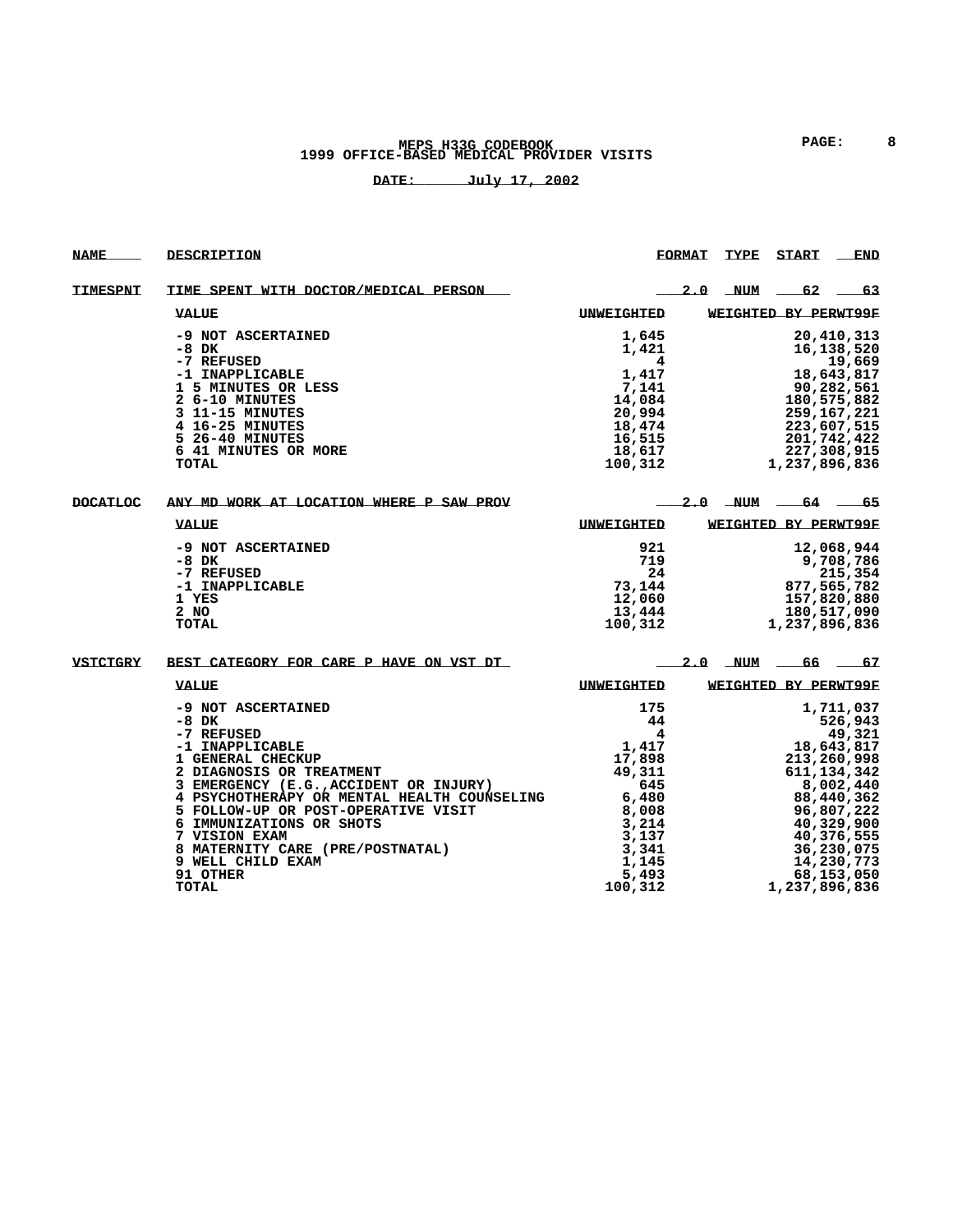## **MEPS H33G CODEBOOK PAGE: 9 1999 OFFICE-BASED MEDICAL PROVIDER VISITS**

| <b>NAME</b>     | <b>DESCRIPTION</b>                              |                    | <b>FORMAT</b> | TYPE    | <b>START</b>          | <b>END</b>                   |
|-----------------|-------------------------------------------------|--------------------|---------------|---------|-----------------------|------------------------------|
| <b>VSTRELCN</b> | VISIT/PHONE CALL RELATED TO CONDITION           |                    | 2.0           | NUM     | 68                    | -69                          |
|                 | <b>VALUE</b>                                    | <b>UNWEIGHTED</b>  |               |         | WEIGHTED BY PERWT99F  |                              |
|                 | -9 NOT ASCERTAINED<br>-8 DK                     | 467<br>87          |               |         |                       | 6,090,796<br>1,219,712       |
|                 | -7 REFUSED                                      | 27                 |               |         |                       | 273,562                      |
|                 | 1 YES<br>2 NO                                   | 83,648<br>16,083   |               |         | 1,029,349,703         | 200,963,063                  |
|                 | TOTAL                                           | 100,312            |               |         | 1,237,896,836         |                              |
| <b>PHYSTH</b>   | THIS VISIT DID P HAVE PHYSICAL THERAPY          |                    | 2.0           |         | _NUM ______70         | -71                          |
|                 | <b>VALUE</b>                                    | <b>UNWEIGHTED</b>  |               |         | WEIGHTED BY PERWT99F  |                              |
|                 | -9 NOT ASCERTAINED                              | 1,128              |               |         |                       | 14, 164, 643                 |
|                 | $-8$ DK                                         | 166                |               |         |                       | 1,680,609                    |
|                 | -7 REFUSED                                      | 5                  |               |         |                       | 51,239                       |
|                 | -1 INAPPLICABLE<br>1 YES                        | 2,909              |               |         |                       | 37,755,067                   |
|                 | 2 NO                                            | 8,870<br>10,961    |               |         |                       | 108,226,980<br>140,731,689   |
|                 | 95 NO TREATMENT RECEIVED                        | 76,273             |               |         |                       | 935,286,608                  |
|                 | TOTAL                                           | 100,312            |               |         | 1,237,896,836         |                              |
| <b>OCCUPTH</b>  | DID P HAVE OCCUPATIONAL THERAPY                 |                    | $2\Omega$     | N I I M | $-72$                 | 73                           |
|                 | <b>VALUE</b>                                    | <b>IINWEIGHTED</b> |               |         | WEIGHTED BY PERWT99F  |                              |
|                 | -9 NOT ASCERTAINED                              | 1,128              |               |         |                       | 14, 164, 643                 |
|                 | -8 DK                                           | 166                |               |         |                       | 1,680,609                    |
|                 | -7 REFUSED                                      | 5                  |               |         |                       | 51,239                       |
|                 | -1 INAPPLICABLE                                 | 2,909              |               |         |                       | 37,755,067                   |
|                 | 1 YES                                           | 723                |               |         |                       | 10,800,265                   |
|                 | 2 NO<br>95 NO TREATMENT RECEIVED                | 19,107<br>76,274   |               |         |                       | 238, 154, 561<br>935,290,451 |
|                 | <b>TOTAL</b>                                    | 100,312            |               |         | 1,237,896,836         |                              |
| <b>SPEECHTH</b> | THIS VISIT DID P HAVE SPEECH THERAPY            |                    |               |         | $2.0$ NUM $-74$ $-75$ |                              |
|                 | <b>VALUE</b>                                    | <b>UNWEIGHTED</b>  |               |         | WEIGHTED BY PERWT99F  |                              |
|                 | -9 NOT ASCERTAINED                              | 1,128              |               |         |                       | 14, 164, 643                 |
|                 | -8 DK                                           | 166                |               |         |                       | 1,680,609                    |
|                 | -7 REFUSED                                      | 5                  |               |         |                       | 51,239                       |
|                 | -1 INAPPLICABLE                                 | 2,909              |               |         |                       | 37,755,067                   |
|                 | 1 YES                                           | 1,039              |               |         |                       | 13,335,903                   |
|                 | 2 NO                                            | 18,789             |               |         |                       | 235,606,044                  |
|                 | <b>95 NO TREATMENT RECEIVED</b><br><b>TOTAL</b> | 76,276<br>100,312  |               |         | 1,237,896,836         | 935,303,330                  |
|                 |                                                 |                    |               |         |                       |                              |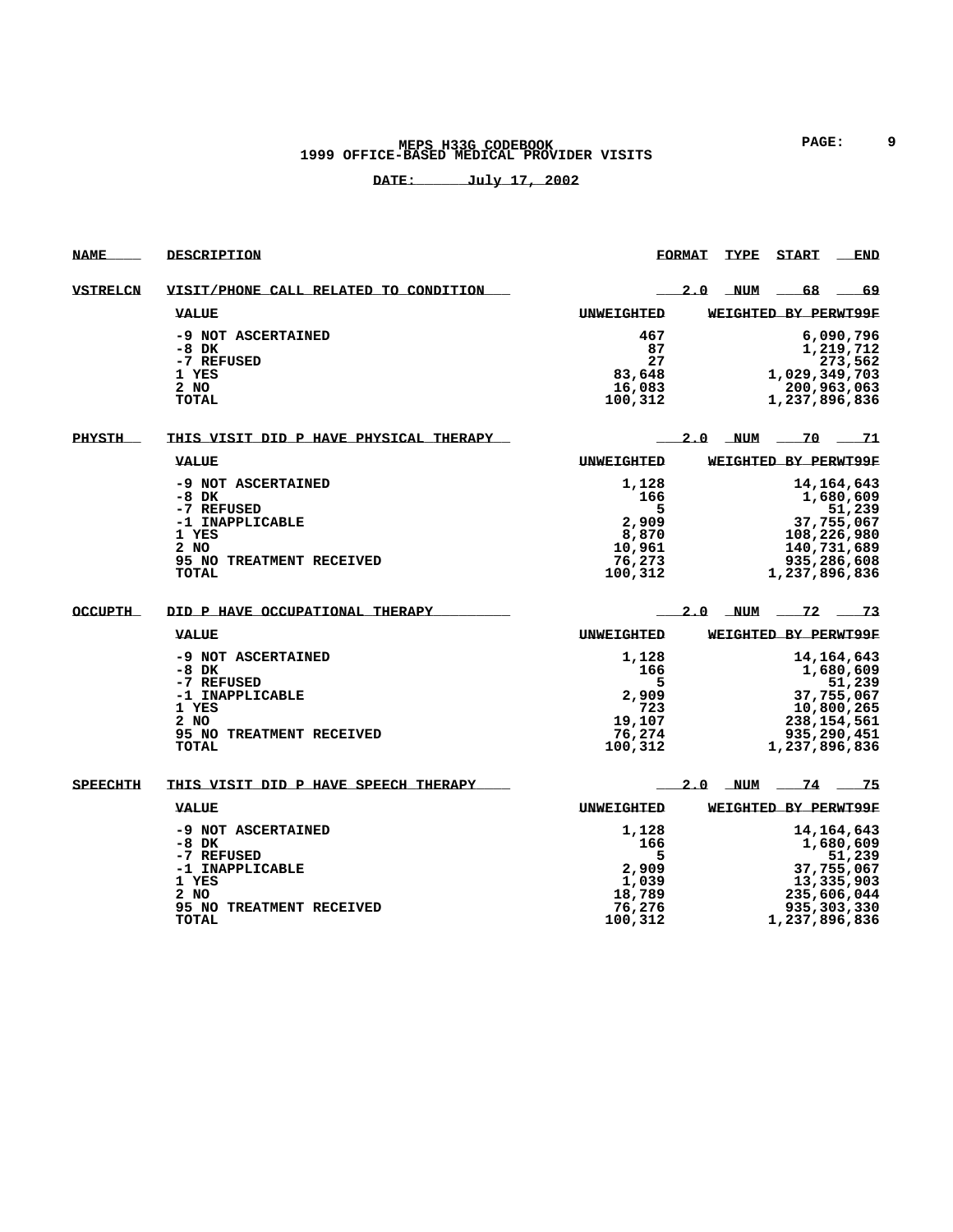### **MEPS H33G CODEBOOK PAGE: 10 1999 OFFICE-BASED MEDICAL PROVIDER VISITS**

| <b>NAME</b>    | <b>DESCRIPTION</b>                             |                   | <b>FORMAT</b> | TYPE         | START                | END           |
|----------------|------------------------------------------------|-------------------|---------------|--------------|----------------------|---------------|
| <b>CHEMOTH</b> | THIS VISIT DID P HAVE CHEMOTHERAPY             |                   |               | 2.0 NUM      | $-76$ $-77$          |               |
|                | <b>VALUE</b>                                   | <b>UNWEIGHTED</b> |               |              | WEIGHTED BY PERWT99F |               |
|                | -9 NOT ASCERTAINED                             | 1,127             |               |              |                      | 14, 155, 194  |
|                | $-8$ DK                                        | 166               |               |              |                      | 1,680,609     |
|                | -7 REFUSED                                     | 5                 |               |              |                      | 51,239        |
|                | -1 INAPPLICABLE                                | 2,909             |               |              |                      | 37,755,067    |
|                | 1 YES                                          | 455               |               |              |                      | 6,543,236     |
|                | 2 NO                                           | 19,377            |               |              |                      | 242,424,882   |
|                | 95 NO TREATMENT RECEIVED                       | 76,273            |               |              |                      | 935,286,608   |
|                | <b>TOTAL</b>                                   | 100,312           |               |              | 1,237,896,836        |               |
| RADIATTH       | <u>THIS VISIT DID P HAVE RADIATION THERAPY</u> |                   | 2.0           | $\sqrt{NUM}$ | 78                   | -79           |
|                | <b>VALUE</b>                                   | <b>UNWEIGHTED</b> |               |              | WEIGHTED BY PERWT99F |               |
|                | -9 NOT ASCERTAINED                             | 1,128             |               |              |                      | 14, 164, 643  |
|                | -8 DK                                          | 166               |               |              |                      | 1,680,609     |
|                | -7 REFUSED                                     | 5                 |               |              |                      | 51,239        |
|                | -1 INAPPLICABLE                                | 2,909             |               |              |                      | 37,755,067    |
|                | 1 YES                                          | 588               |               |              |                      | 6,941,314     |
|                | 2 NO                                           | 19,243            |               |              |                      | 242,017,355   |
|                | 95 NO TREATMENT RECEIVED                       | 76,273            |               |              |                      | 935,286,608   |
|                | <b>TOTAL</b>                                   | 100,312           |               |              | 1,237,896,836        |               |
| KIDNEYD        | THIS VISIT DID P HAVE KIDNEY DIALYSIS          |                   | 2.0           | NUM          |                      | 81            |
|                | <b>VALUE</b>                                   | <b>UNWEIGHTED</b> |               |              | WEIGHTED BY PERWT99F |               |
|                | -9 NOT ASCERTAINED                             | 1,128             |               |              |                      | 14, 164, 643  |
|                | -8 DK                                          | 166               |               |              |                      | 1,680,609     |
|                | -7 REFUSED                                     | 5                 |               |              |                      | 51,239        |
|                | -1 INAPPLICABLE                                | 2,909             |               |              |                      | 37,755,067    |
|                | 1 YES                                          | 852               |               |              |                      | 6,772,695     |
|                | $2$ NO                                         | 18,979            |               |              |                      | 242, 185, 974 |
|                | 95 NO TREATMENT RECEIVED                       | 76,273            |               |              |                      | 935,286,608   |
|                | <b>TOTAL</b>                                   | 100,312           |               |              | 1,237,896,836        |               |
| <b>IVTHER</b>  | THIS VISIT DID P HAVE IV THERAPY               |                   |               | $2.0$ NUM    | 82                   | -83           |
|                | <b>VALUE</b>                                   | <b>UNWEIGHTED</b> |               |              | WEIGHTED BY PERWT99F |               |
|                | -9 NOT ASCERTAINED                             | 1,128             |               |              |                      | 14, 164, 643  |
|                | $-8$ DK                                        | 166               |               |              |                      | 1,680,609     |
|                | -7 REFUSED                                     | 5                 |               |              |                      | 51,239        |
|                | -1 INAPPLICABLE                                | 2,909             |               |              |                      | 37,755,067    |
|                | 1 YES                                          | 133               |               |              |                      | 1,700,859     |
|                | 2 NO                                           | 19,697            |               |              |                      | 247, 248, 771 |
|                | 95 NO TREATMENT RECEIVED                       | 76,274            |               |              |                      | 935,295,647   |
|                | <b>TOTAL</b>                                   | 100,312           |               |              | 1,237,896,836        |               |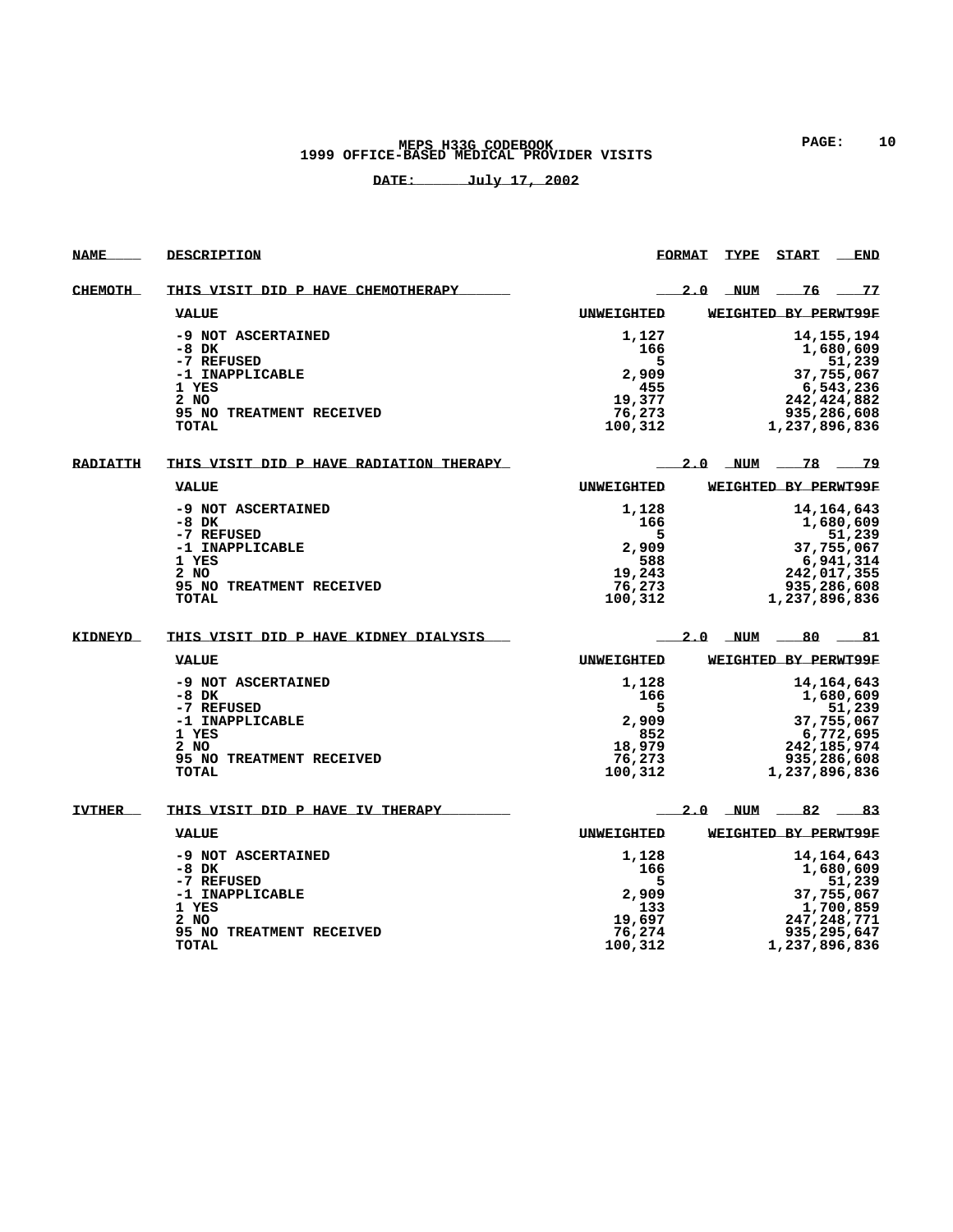## **MEPS H33G CODEBOOK PAGE: 11 1999 OFFICE-BASED MEDICAL PROVIDER VISITS**

| <b>NAME</b>     | <b>DESCRIPTION</b>                     |                   | <b>FORMAT</b> | <b>TYPE</b> | <b>START</b>         | END           |
|-----------------|----------------------------------------|-------------------|---------------|-------------|----------------------|---------------|
| <b>DRUGTRT</b>  | TREATMENT FOR DRUG OR ALCOHOL          |                   | 2.0           | NUM         | 84                   | 85            |
|                 | <b>VALUE</b>                           | <b>UNWEIGHTED</b> |               |             | WEIGHTED BY PERWT99F |               |
|                 | -9 NOT ASCERTAINED                     | 1,128             |               |             |                      | 14,164,643    |
|                 | $-8$ DK                                | 166               |               |             |                      | 1,680,609     |
|                 | -7 REFUSED                             | 5                 |               |             |                      | 51,239        |
|                 | -1 INAPPLICABLE                        | 2,909             |               |             |                      | 37,755,067    |
|                 | 1 YES                                  | 307               |               |             |                      | 5,953,052     |
|                 | $2$ NO                                 | 19,524            |               |             |                      | 243,005,617   |
|                 | 95 NO TREATMENT RECEIVED               | 76,273            |               |             |                      | 935,286,608   |
|                 | TOTAL                                  | 100,312           |               |             | 1,237,896,836        |               |
| <b>RCVSHOT</b>  | THIS VISIT DID P RECEIVE ALLERGY SHOT  |                   |               |             | $2.0$ NUM $-86$      | -87           |
|                 | <b>VALUE</b>                           | <b>UNWEIGHTED</b> |               |             | WEIGHTED BY PERWT99F |               |
|                 |                                        |                   |               |             |                      |               |
|                 | -9 NOT ASCERTAINED                     | 1,128             |               |             |                      | 14, 164, 643  |
|                 | -8 DK                                  | 166               |               |             |                      | 1,680,609     |
|                 | -7 REFUSED                             | 5                 |               |             |                      | 51,239        |
|                 | -1 INAPPLICABLE                        | 2,909             |               |             |                      | 37,755,067    |
|                 | 1 YES                                  | 1,508             |               |             |                      | 21,506,677    |
|                 | 2 NO                                   | 18,324            |               |             |                      | 227,462,327   |
|                 | 95 NO TREATMENT RECEIVED               | 76,272            |               |             |                      | 935,276,273   |
|                 | TOTAL                                  | 100,312           |               |             | 1,237,896,836        |               |
| <b>PSYCHOTH</b> | DID P HAVE PSYCHOTHERAPY/COUNSELING    |                   | 2.0           | NUM         | 88                   | -89           |
|                 | <b>VALUE</b>                           | <b>UNWEIGHTED</b> |               |             | WEIGHTED BY PERWT99F |               |
|                 | -9 NOT ASCERTAINED                     | 1,127             |               |             |                      | 14, 153, 247  |
|                 | -8 DK                                  | 166               |               |             |                      | 1,680,609     |
|                 | -7 REFUSED                             | 5                 |               |             |                      | 51,239        |
|                 | -1 INAPPLICABLE                        | 2,910             |               |             |                      | 37,766,464    |
|                 | 1 YES                                  | 6,013             |               |             |                      | 78,820,766    |
|                 | 2 NO                                   | 13,818            |               |             |                      | 170, 137, 903 |
|                 | 95 NO TREATMENT RECEIVED               |                   |               |             |                      |               |
|                 |                                        | 76,273            |               |             |                      | 935,286,608   |
|                 | TOTAL                                  | 100,312           |               |             | 1,237,896,836        |               |
| <b>LABTEST</b>  | <u>THIS VISIST DID P HAVE LAB TEST</u> |                   | 2.0           | NUM         | _90                  | - 91          |
|                 | <b>VALUE</b>                           | <b>UNWEIGHTED</b> |               |             | WEIGHTED BY PERWT99F |               |
|                 | -9 NOT ASCERTAINED                     | 1,630             |               |             |                      | 20,763,713    |
|                 | -8 DK                                  | 448               |               |             |                      | 4,449,286     |
|                 | -7 REFUSED                             | 6                 |               |             |                      | 70,642        |
|                 | -1 INAPPLICABLE                        | 1,416             |               |             |                      | 18,632,420    |
|                 | 1 YES                                  | 19,916            |               |             |                      | 235,825,063   |
|                 | 2 NO                                   | 14,741            |               |             |                      | 181,445,029   |
|                 | <b>95 NO SERVICES RECEIVED</b>         | 62,155            |               |             |                      | 776,710,683   |
|                 | TOTAL                                  | 100,312           |               |             | 1,237,896,836        |               |
|                 |                                        |                   |               |             |                      |               |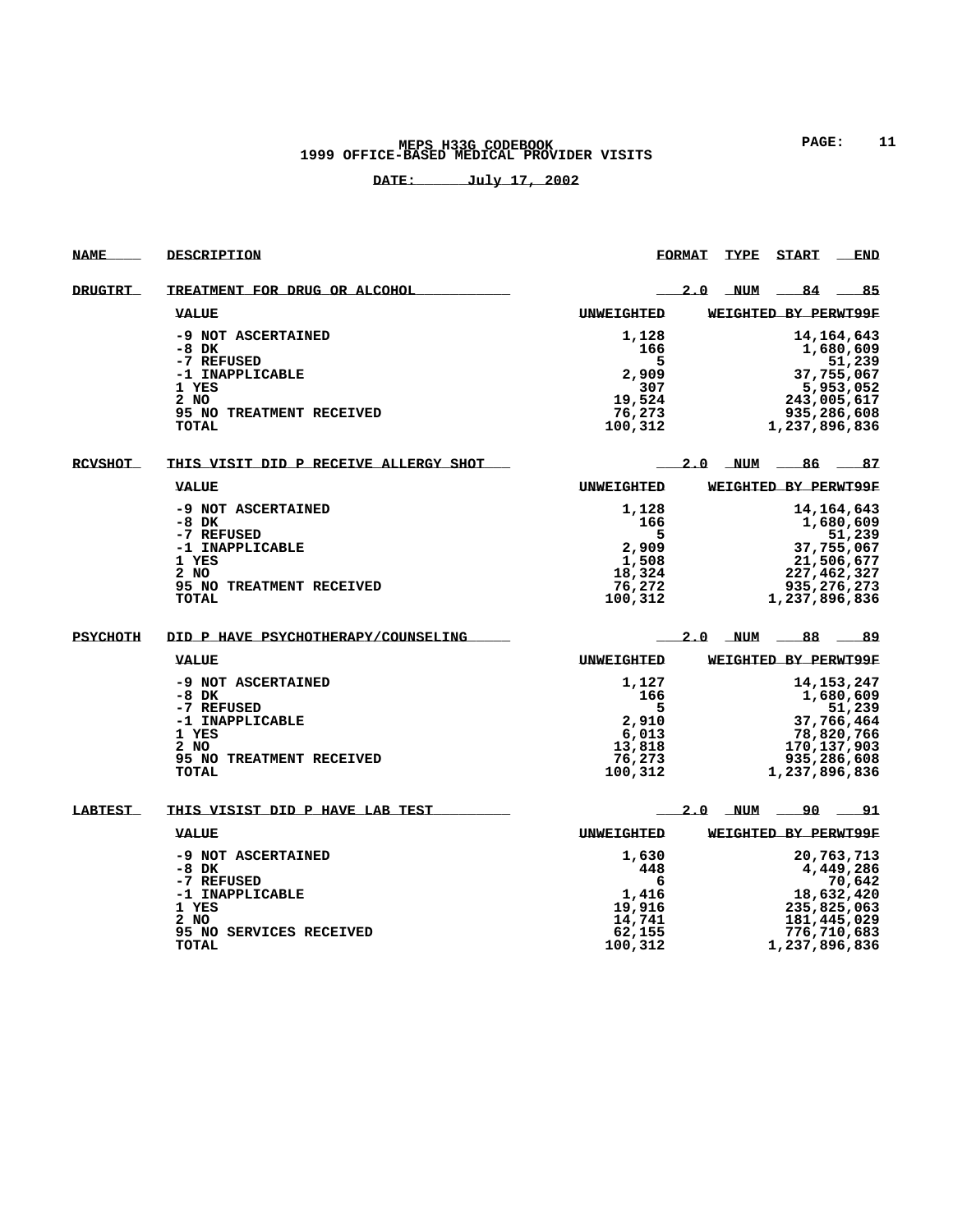### **MEPS H33G CODEBOOK PAGE: 12 1999 OFFICE-BASED MEDICAL PROVIDER VISITS**

| <b>NAME</b>   | DESCRIPTION                                 |                   | <b>FORMAT</b> | <b>TYPE</b> | <b>START</b>         | END         |
|---------------|---------------------------------------------|-------------------|---------------|-------------|----------------------|-------------|
| SONOGRAM      | DID P HAVE SONOGRAM OR ULTRASOUND           |                   | 2.0           | _NUM        | 92.                  | 93          |
|               | <b>VALUE</b>                                | <b>UNWEIGHTED</b> |               |             | WEIGHTED BY PERWT99F |             |
|               | -9 NOT ASCERTAINED                          | 1,631             |               |             |                      | 20,775,109  |
|               | -8 DK                                       | 448               |               |             |                      | 4,449,286   |
|               | -7 REFUSED                                  | 6                 |               |             |                      | 70,642      |
|               | -1 INAPPLICABLE                             | 1,416             |               |             |                      | 18,632,420  |
|               | 1 YES                                       | 1,913             |               |             |                      | 21,548,202  |
|               | 2 NO                                        | 32,742            |               |             |                      | 395,712,435 |
|               |                                             |                   |               |             |                      |             |
|               | 95 NO SERVICES RECEIVED<br>TOTAL            | 62,156<br>100,312 |               |             | 1,237,896,836        | 776,708,742 |
| <b>XRAYS</b>  | <u>THIS VISIT DID P HAVE X-RAYS</u>         |                   | 2.0           | NUM         | 94                   | 95          |
|               | <b>VALUE</b>                                | UNWEIGHTED        |               |             | WEIGHTED BY PERWT99F |             |
|               |                                             |                   |               |             |                      |             |
|               | -9 NOT ASCERTAINED                          | 1,631             |               |             |                      | 20,775,109  |
|               | -8 DK                                       | 448               |               |             |                      | 4,449,286   |
|               | -7 REFUSED                                  | 6                 |               |             |                      | 70,642      |
|               | -1 INAPPLICABLE                             | 1,416             |               |             |                      | 18,632,420  |
|               | 1 YES                                       | 5,314             |               |             |                      | 63,026,153  |
|               | 2 NO                                        | 29,343            |               |             |                      | 354,247,164 |
|               | 95 NO SERVICES RECEIVED                     | 62,154            |               |             |                      | 776,696,063 |
|               | <b>TOTAL</b>                                | 100,312           |               |             | 1,237,896,836        |             |
| <b>MAMMOG</b> | THIS VISIT DID P HAVE A MAMMOGRAM           |                   | 2.0           | _NUM        | ___96                | - 97        |
|               | <b>VALUE</b>                                | <b>UNWEIGHTED</b> |               |             | WEIGHTED BY PERWT99F |             |
|               | -9 NOT ASCERTAINED                          | 1,631             |               |             |                      | 20,775,109  |
|               | -8 DK                                       | 448               |               |             |                      | 4,449,286   |
|               | -7 REFUSED                                  | 6                 |               |             |                      | 70,642      |
|               | -1 INAPPLICABLE                             | 1,416             |               |             |                      | 18,632,420  |
|               | 1 YES                                       | 1,048             |               |             |                      | 13,408,022  |
|               | $2$ NO                                      | 33,609            |               |             |                      | 403,865,295 |
|               | 95 NO SERVICES RECEIVED                     | 62,154            |               |             |                      | 776,696,063 |
|               | TOTAL                                       | 100,312           |               |             | 1,237,896,836        |             |
| MRI           | <u>THIS VISIT DID P HAVE AN MRI/CATSCAN</u> |                   | 2.0           | NUM         | <u>98</u>            | 99          |
|               | <b>VALUE</b>                                | <b>UNWEIGHTED</b> |               |             | WEIGHTED BY PERWT99F |             |
|               | -9 NOT ASCERTAINED                          | 1,631             |               |             |                      | 20,775,109  |
|               | -8 DK                                       | 448               |               |             |                      | 4,449,286   |
|               | -7 REFUSED                                  | 6                 |               |             |                      | 70,642      |
|               | -1 INAPPLICABLE                             | 1,416             |               |             |                      | 18,632,420  |
|               | 1 YES                                       | 880               |               |             |                      | 9,751,735   |
|               | 2 NO                                        | 33,777            |               |             |                      | 407,521,582 |
|               | 95 NO SERVICES RECEIVED                     | 62,154            |               |             |                      | 776,696,063 |
|               | <b>TOTAL</b>                                | 100,312           |               |             | 1,237,896,836        |             |
|               |                                             |                   |               |             |                      |             |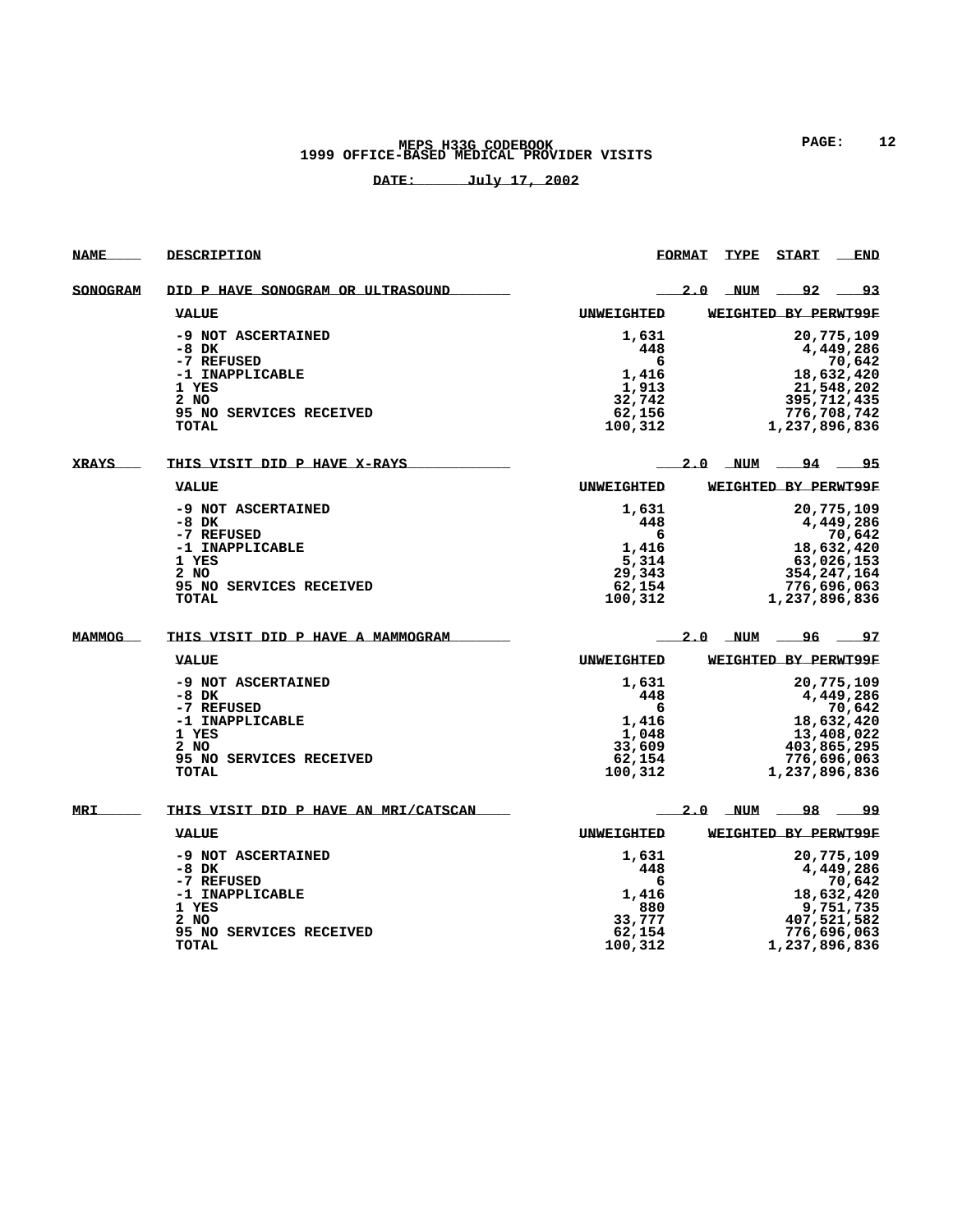### **MEPS H33G CODEBOOK PAGE: 13 1999 OFFICE-BASED MEDICAL PROVIDER VISITS**

| <b>NAME</b>   | <b>DESCRIPTION</b>                          |                   | <b>FORMAT</b> | <b>TYPE</b> | START                | END                 |
|---------------|---------------------------------------------|-------------------|---------------|-------------|----------------------|---------------------|
| EKG.          | THIS VISIT DID P HAVE AN EKG OR ECG         |                   | 2.0           | NUM         | $\_\,100$            | 101                 |
|               | <b>VALUE</b>                                | <b>UNWEIGHTED</b> |               |             | WEIGHTED BY PERWT99F |                     |
|               | -9 NOT ASCERTAINED                          | 1,631             |               |             |                      | 20,775,109          |
|               | $-8$ DK                                     | 448               |               |             |                      | 4,449,286           |
|               | -7 REFUSED                                  | 6                 |               |             |                      | 70,642              |
|               | -1 INAPPLICABLE                             | 1,416             |               |             |                      | 18,632,420          |
|               | 1 YES                                       | 1,724             |               |             |                      | 21,017,624          |
|               | 2 NO                                        | 32,933            |               |             |                      | 396,255,692         |
|               | 95 NO SERVICES RECEIVED                     | 62,154            |               |             |                      | 776,696,063         |
|               | TOTAL                                       | 100,312           |               |             | 1,237,896,836        |                     |
| EEG_          | THIS VISIT DID P HAVE A EEG                 |                   | 2.0           |             | NUM 102 103          |                     |
|               | <b>VALUE</b>                                | <b>UNWEIGHTED</b> |               |             | WEIGHTED BY PERWT99F |                     |
|               | -9 NOT ASCERTAINED                          | 1,631             |               |             |                      | 20,775,109          |
|               | -8 DK                                       | 448               |               |             |                      | 4,449,286           |
|               | -7 REFUSED                                  | 6                 |               |             |                      | 70,642              |
|               | -1 INAPPLICABLE                             | 1,416             |               |             |                      | 18,632,420          |
|               | 1 YES                                       | 131               |               |             |                      | 1,594,872           |
|               | 2 NO                                        | 34,526            |               |             |                      | 415,678,445         |
|               | 95 NO SERVICES RECEIVED                     | 62,154            |               |             |                      | 776,696,063         |
|               | TOTAL                                       | 100,312           |               |             | 1,237,896,836        |                     |
| <u>RCVVAC</u> | <u>THIS VISIT DID P RECEIVE VACCINATION</u> |                   | 2.0           | _NUM        | $-104$               | $-105$              |
|               | <b>VALUE</b>                                | <b>UNWEIGHTED</b> |               |             | WEIGHTED BY PERWT99F |                     |
|               | -9 NOT ASCERTAINED                          | 1,631             |               |             |                      | 20,775,109          |
|               | -8 DK                                       | 448               |               |             |                      | 4,449,286           |
|               | -7 REFUSED                                  | 6                 |               |             |                      | 70,642              |
|               | -1 INAPPLICABLE                             | 1,416             |               |             |                      | 18,632,420          |
|               | 1 YES                                       | 2,289             |               |             |                      | 25,977,703          |
|               | 2 NO                                        | 32,368            |               |             |                      | 391,284,930         |
|               | 95 NO SERVICES RECEIVED                     | 62,154            |               |             |                      | 776,706,746         |
|               | <b>TOTAL</b>                                | 100,312           |               |             | 1,237,896,836        |                     |
| <b>ANESTH</b> | THIS VISIT DID P RECEIVE ANESTHESIA         |                   | 2.0           | NUM         |                      | <u> 106     107</u> |
|               | <b>VALUE</b>                                | <b>UNWEIGHTED</b> |               |             | WEIGHTED BY PERWT99F |                     |
|               | -9 NOT ASCERTAINED                          | 1,631             |               |             |                      | 20,775,109          |
|               | -8 DK                                       | 448               |               |             |                      | 4,449,286           |
|               | -7 REFUSED                                  | 6                 |               |             |                      | 70,642              |
|               | -1 INAPPLICABLE                             | 1,416             |               |             |                      | 18,632,420          |
|               | 1 YES                                       | 437               |               |             |                      | 5,669,353           |
|               | 2 NO                                        | 34,221            |               |             |                      | 411,625,195         |
|               | 95 NO SERVICES RECEIVED                     | 62,153            |               |             |                      | 776,674,831         |
|               | <b>TOTAL</b>                                | 100,312           |               |             | 1,237,896,836        |                     |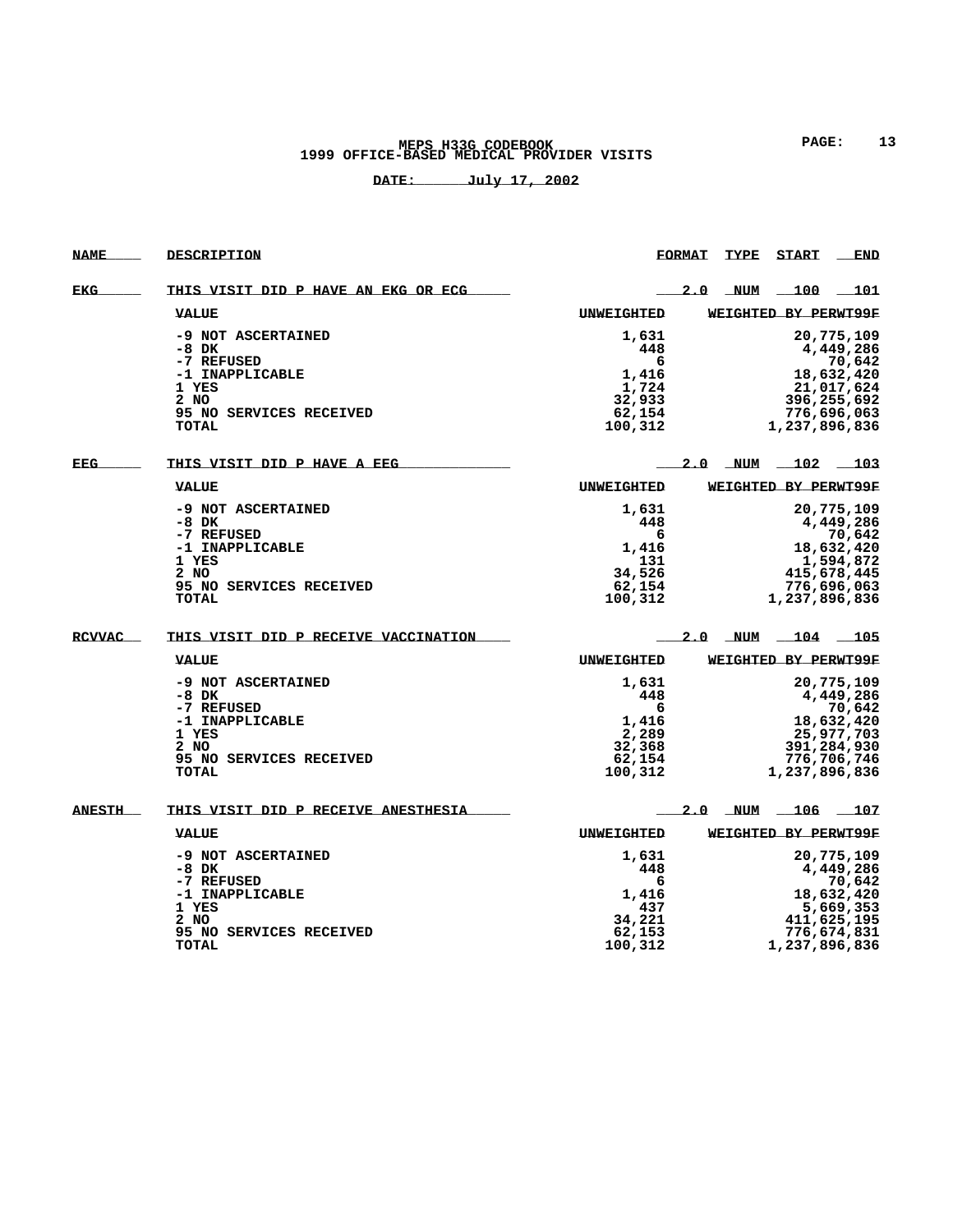## **MEPS H33G CODEBOOK PAGE: 14 1999 OFFICE-BASED MEDICAL PROVIDER VISITS**

| <b>NAME</b>     | <b>DESCRIPTION</b>                                                                                                                                                                                                                                                 |                                                                        | <b>FORMAT</b> | <b>TYPE</b> | <b>START</b>                          | END                                                                                          |
|-----------------|--------------------------------------------------------------------------------------------------------------------------------------------------------------------------------------------------------------------------------------------------------------------|------------------------------------------------------------------------|---------------|-------------|---------------------------------------|----------------------------------------------------------------------------------------------|
| <b>OTHSVCE</b>  | OTHER DIAGNOSTIC TESTS/EXAMS                                                                                                                                                                                                                                       |                                                                        | 2.0           | NUM         | $\_108$ $\_109$                       |                                                                                              |
|                 | <b>VALUE</b>                                                                                                                                                                                                                                                       | <b>UNWEIGHTED</b>                                                      |               |             | WEIGHTED BY PERWT99F                  |                                                                                              |
|                 | -9 NOT ASCERTAINED<br>$-8$ DK<br>-7 REFUSED<br>-1 INAPPLICABLE<br>1 YES<br>2 NO<br>95 NO SERVICES RECEIVED<br><b>TOTAL</b>                                                                                                                                         | 1,631<br>448<br>6<br>1,416<br>8,236<br>26,421<br>62,154<br>100,312     |               |             | 1,237,896,836                         | 20,775,109<br>4,449,286<br>70,642<br>18,632,420<br>101,865,218<br>315,408,098<br>776,696,063 |
| <b>SURGPROC</b> | <u>WAS SURGICAL PROCEDURE PERFORMED ON P</u>                                                                                                                                                                                                                       |                                                                        |               |             | 2.0 NUM 110 111                       |                                                                                              |
|                 | <b>VALUE</b>                                                                                                                                                                                                                                                       | <b>UNWEIGHTED</b>                                                      |               |             | WEIGHTED BY PERWT99F                  |                                                                                              |
|                 | -9 NOT ASCERTAINED<br>-8 DK<br>-7 REFUSED<br>-1 INAPPLICABLE<br>1 YES<br>2 NO<br><b>TOTAL</b>                                                                                                                                                                      | 1,428<br>33<br>6<br>1,416<br>2,285<br>95,144<br>100,312                |               |             | 1,169,731,750<br>1,237,896,836        | 18,805,107<br>302,378<br>70,642<br>18,632,420<br>30,354,539                                  |
| <b>SURGNAME</b> | SURGICAL PROCEDURE NAME IN CATEGORIES                                                                                                                                                                                                                              |                                                                        |               |             | $2.0$ NUM $\_112$ $\_113$             |                                                                                              |
|                 | <b>VALUE</b>                                                                                                                                                                                                                                                       | <b>UNWEIGHTED</b>                                                      |               |             | WEIGHTED BY PERWT99F                  |                                                                                              |
|                 | -9 NOT ASCERTAINED<br>-8 DK<br>-1 INAPPLICABLE<br>1 ARTHROSCOPIC SURGERY<br>2 CLEANING/TREATM WOUND, INFECTION<br>3 REMOVAL OF DISEASED TISSUE (EXCISION)<br>4 STITCHES (WOUND SUTURE)<br>5 EAR TUBES (TYMPANOSTOMY TUBES)<br>91 OTHER SURGICAL PROCEDURE<br>TOTAL | 8<br>1<br>98,022<br>37<br>152<br>700<br>107<br>15<br>1,270<br>100,312  |               |             | 1,207,496,207<br>1,237,896,836        | 79,351<br>9,511<br>420,058<br>2,001,615<br>9,592,624<br>1,226,343<br>234,374<br>16,836,753   |
| MEDPRESC        | ANY MEDICINE PRESCRIBED FOR P THIS VISIT                                                                                                                                                                                                                           |                                                                        | 2.0           |             | $NUM$ $114$ $115$                     |                                                                                              |
|                 | <b>VALUE</b><br>-9 NOT ASCERTAINED<br>-8 DK<br>-7 REFUSED<br>1 YES<br>2 NO<br><b>TOTAL</b>                                                                                                                                                                         | <b>UNWEIGHTED</b><br>2,016<br>644<br>30<br>28,964<br>68,658<br>100,312 |               |             | WEIGHTED BY PERWT99F<br>1,237,896,836 | 27,311,439<br>7,893,003<br>299,848<br>334,789,973<br>867,602,575                             |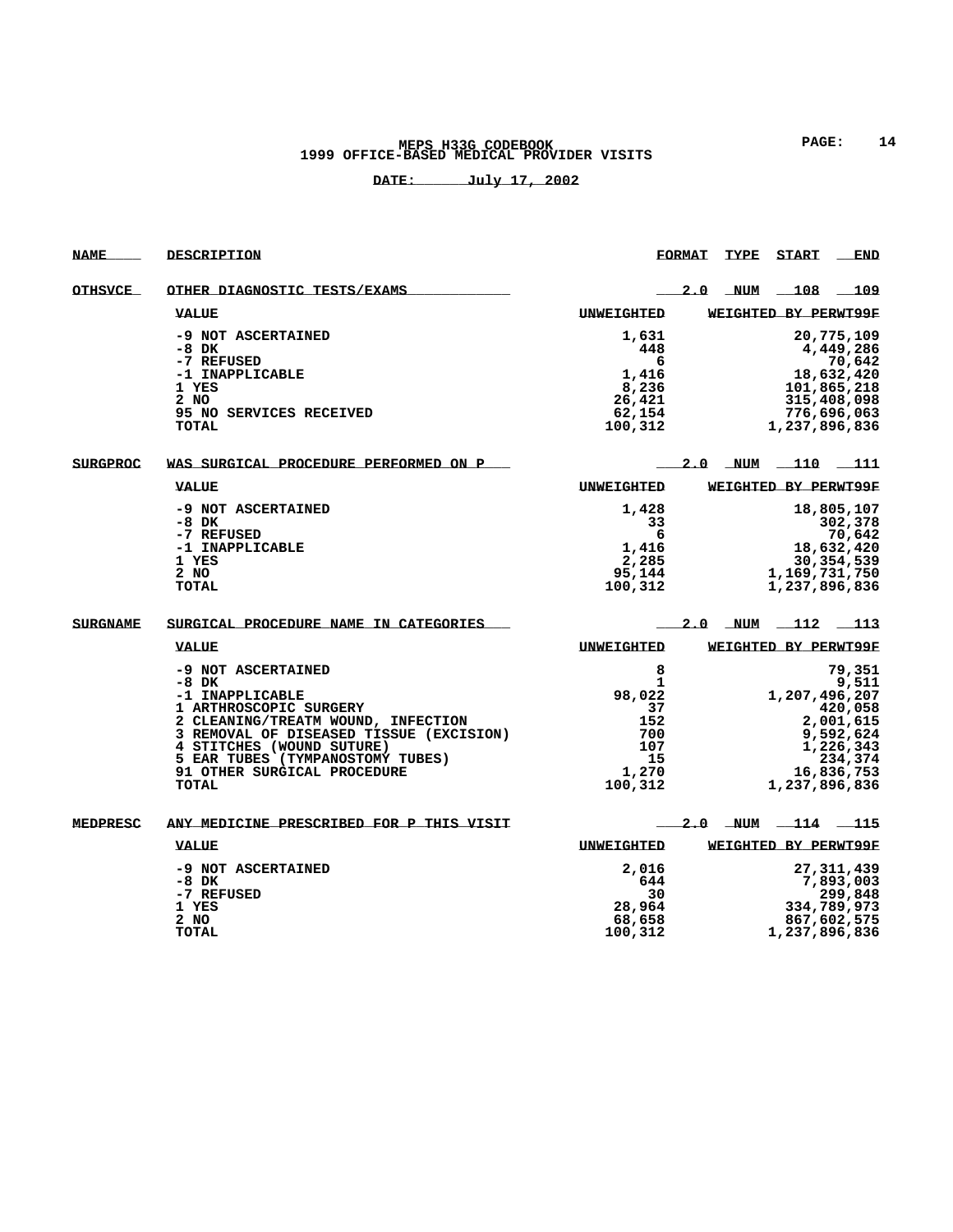## **MEPS H33G CODEBOOK PAGE: 15 1999 OFFICE-BASED MEDICAL PROVIDER VISITS**

| <b>NAME</b> | DESCRIPTION                                                                                                                                                                               |                                                                                                                              | <b>FORMAT</b> | <b>TYPE</b> | <b>START</b>         | <b>END</b>                                                                                                                                                                                                        |
|-------------|-------------------------------------------------------------------------------------------------------------------------------------------------------------------------------------------|------------------------------------------------------------------------------------------------------------------------------|---------------|-------------|----------------------|-------------------------------------------------------------------------------------------------------------------------------------------------------------------------------------------------------------------|
| VAPLACE     | VA FACILITY FLAG                                                                                                                                                                          |                                                                                                                              | 1.0           | NUM         | $-116$               | $-116$                                                                                                                                                                                                            |
|             | <b>VALUE</b>                                                                                                                                                                              | <b>UNWEIGHTED</b>                                                                                                            |               |             | WEIGHTED BY PERWT99F |                                                                                                                                                                                                                   |
|             | $0$ NO<br>1 YES                                                                                                                                                                           | 99,838<br>474                                                                                                                |               |             | 1,232,882,948        | 5,013,888                                                                                                                                                                                                         |
|             | <b>TOTAL</b>                                                                                                                                                                              | 100,312                                                                                                                      |               |             | 1,237,896,836        |                                                                                                                                                                                                                   |
| OBICD1X     | 3 DIGIT ICD-9 CONDITION CODE                                                                                                                                                              |                                                                                                                              | 3.0           | <b>CHAR</b> | 117                  | $-119$                                                                                                                                                                                                            |
|             | <b>VALUE</b>                                                                                                                                                                              | <b>UNWEIGHTED</b>                                                                                                            |               |             | WEIGHTED BY PERWT99F |                                                                                                                                                                                                                   |
|             | $-8$ DK<br>001-139<br>140-239<br>$240 - 279$<br>280-289<br>$290 - 319$<br>$320 - 389$<br>$390 - 459$<br>$460 - 519$<br>$520 - 579$<br>580-629<br>630-677<br>680-709<br>710-739<br>740-759 | 911<br>2,930<br>3,697<br>4,793<br>421<br>6,743<br>7,067<br>6,169<br>9,174<br>2,068<br>3,117<br>149<br>2,526<br>11,692<br>521 |               |             |                      | 10,714,224<br>35, 417, 215<br>47,123,857<br>55,026,357<br>4,768,004<br>92,135,047<br>87,818,239<br>74,250,442<br>112,731,706<br>24,429,203<br>35,987,216<br>1,744,249<br>32, 114, 931<br>144,596,239<br>6,457,910 |
|             | 760-779<br>780-799<br>800-999<br>$V00-V99$<br><b>TOTAL</b>                                                                                                                                | 18<br>4,500<br>8,599<br>6,761<br>100,312                                                                                     |               |             | 1,237,896,836        | 191,632<br>56,634,710<br>107,124,258<br>77,132,954                                                                                                                                                                |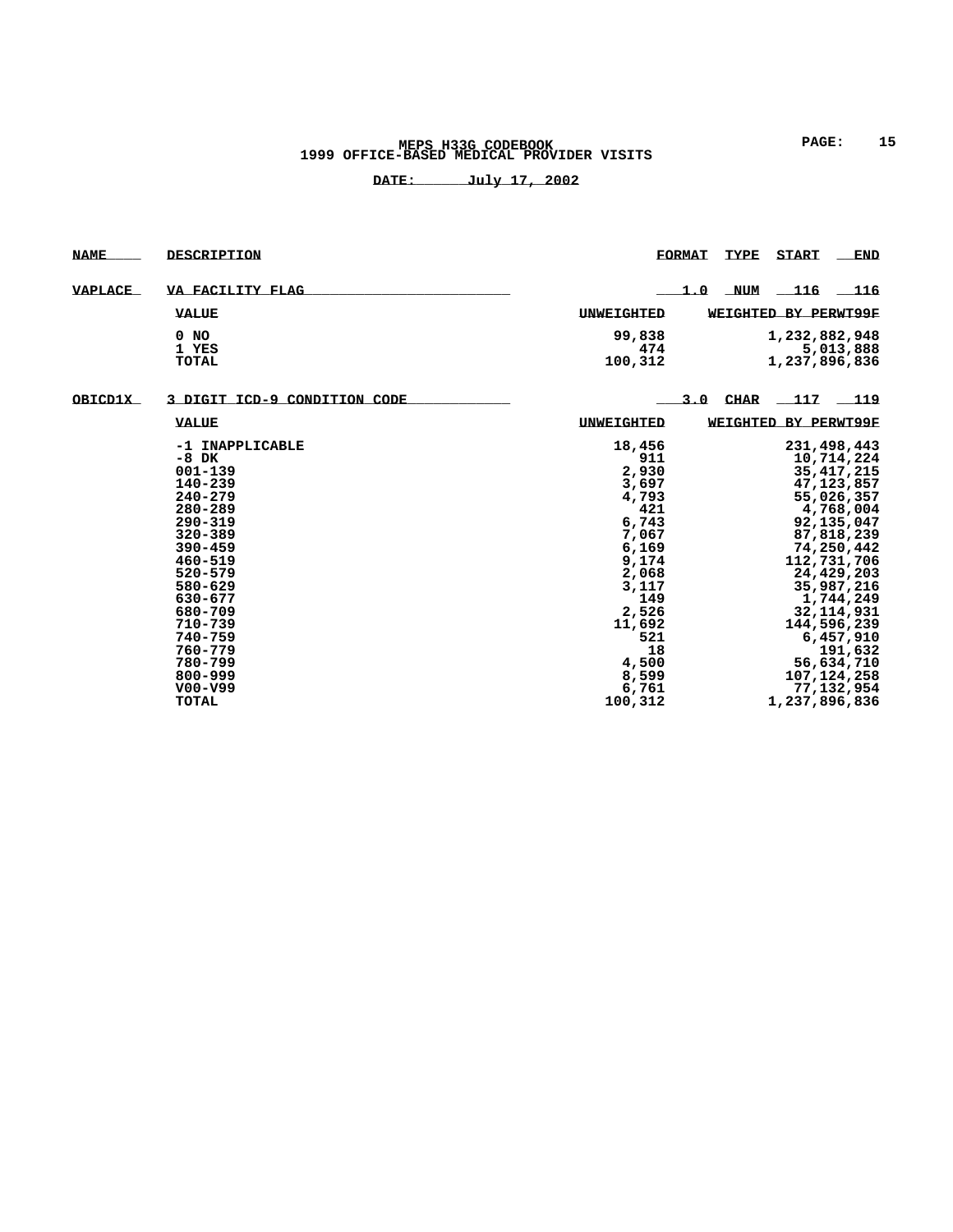| <b>NAME</b>    | <b>DESCRIPTION</b>           |                   | <b>FORMAT</b> | TYPE        | <b>START</b>         | END          |
|----------------|------------------------------|-------------------|---------------|-------------|----------------------|--------------|
| <u>OBICD2X</u> | 3 DIGIT ICD-9 CONDITION CODE |                   | 3.0           | CHAR        | __120                | __122        |
|                | <b>VALUE</b>                 | <b>UNWEIGHTED</b> |               |             | WEIGHTED BY PERWT99F |              |
|                | -1 INAPPLICABLE              | 86,612            |               |             | 1,071,826,834        |              |
|                | -8 DK                        | 104               |               |             |                      | 1,246,207    |
|                | 001-139                      | 270               |               |             |                      | 3,247,912    |
|                | 140-239                      | 210               |               |             |                      | 2,343,061    |
|                | $240 - 279$                  | 1,217             |               |             |                      | 13,964,436   |
|                | 280-289                      | 90                |               |             |                      | 858,956      |
|                | 290-319                      | 1,264             |               |             |                      | 15, 165, 567 |
|                | $320 - 389$                  | 844               |               |             |                      | 10,725,970   |
|                | $390 - 459$                  | 1,959             |               |             |                      | 23,346,536   |
|                | 460-519                      | 1,211             |               |             |                      | 14,375,872   |
|                | 520-579                      | 362               |               |             |                      | 3,912,760    |
|                | 580-629                      | 343               |               |             |                      | 4,281,713    |
|                | 630-677                      | 39                |               |             |                      | 419,672      |
|                | 680-709                      | 218               |               |             |                      | 2,689,344    |
|                | 710-739                      | 2,313             |               |             |                      | 29,020,298   |
|                | 740-759                      | 150               |               |             |                      | 998,941      |
|                | 760-779                      | 3                 |               |             |                      | 40,566       |
|                | 780-799                      | 1,017             |               |             |                      | 12,090,152   |
|                | 800-999                      | 1,327             |               |             |                      | 16,573,868   |
|                | $V00-V99$                    | 759               |               |             |                      | 10,768,172   |
|                | <b>TOTAL</b>                 | 100,312           |               |             | 1,237,896,836        |              |
| OBICD3X        | 3 DIGIT ICD-9 CONDITION CODE |                   | 3.0           | <b>CHAR</b> | $-123$               | $-125$       |
|                | <b>VALUE</b>                 | <b>UNWEIGHTED</b> |               |             | WEIGHTED BY PERWT99F |              |
|                | -1 INAPPLICABLE              | 95,797            |               |             | 1,186,727,066        |              |
|                | -8 DK                        | 53                |               |             |                      | 690,908      |
|                | 001-139                      | 34                |               |             |                      | 545,267      |
|                | 140-239                      | 63                |               |             |                      | 912,162      |
|                | $240 - 279$                  | 498               |               |             |                      | 5,798,805    |
|                | 280-289                      | 56                |               |             |                      | 763,416      |
|                | 290-319                      | 467               |               |             |                      | 5,712,760    |
|                | 320-389                      | 168               |               |             |                      | 1,831,934    |
|                | 390-459                      | 746               |               |             |                      | 8,525,586    |
|                | 460-519                      | 316               |               |             |                      | 3,536,952    |
|                | 520-579                      | 144               |               |             |                      | 1,454,775    |
|                | 580-629                      | 100               |               |             |                      | 901,016      |
|                | 680-709                      | 101               |               |             |                      | 1,057,690    |
|                | 710-739                      | 748               |               |             |                      | 9,182,903    |
|                | 740-759                      | 5                 |               |             |                      | 53,218       |
|                | 780-799                      | 436               |               |             |                      | 4,272,041    |
|                | 800-999                      | 317               |               |             |                      | 3,479,903    |
|                | $V00-V99$                    | 263               |               |             |                      | 2,450,435    |
|                | TOTAL                        | 100,312           |               |             | 1,237,896,836        |              |
|                |                              |                   |               |             |                      |              |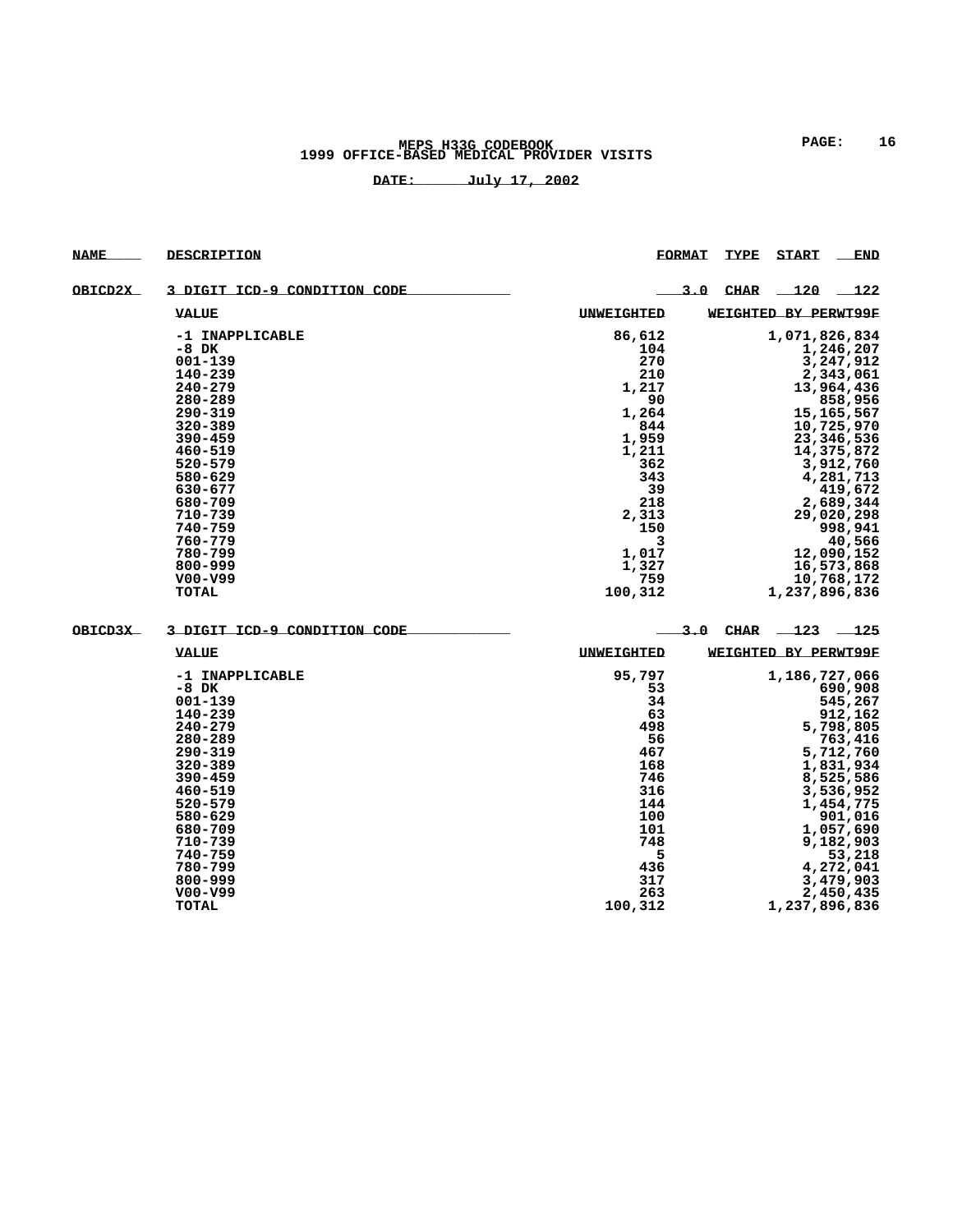# **MEPS H33G CODEBOOK PAGE: 17 1999 OFFICE-BASED MEDICAL PROVIDER VISITS**

| <b>NAME</b>    | DESCRIPTION                           |                   | <b>FORMAT</b> | <b>TYPE</b> | <b>START</b>             | <b>END</b>  |
|----------------|---------------------------------------|-------------------|---------------|-------------|--------------------------|-------------|
| <u>OBICD4X</u> | 3 DIGIT ICD-9 CONDITION CODE          |                   | 3.0           | CHAR        | 126                      | 128         |
|                | <b>VALUE</b>                          | <b>UNWEIGHTED</b> |               |             | WEIGHTED BY PERWT99F     |             |
|                | -1 INAPPLICABLE                       | 98,253            |               |             | 1,213,727,934            |             |
|                | $-8$ DK                               | 11                |               |             |                          | 147,270     |
|                | 001-139                               | 8                 |               |             |                          | 128,593     |
|                | 140-239                               | 25                |               |             |                          | 334,740     |
|                | $240 - 279$                           | 273               |               |             |                          | 3,411,198   |
|                | 280-289                               | 10                |               |             |                          | 70,771      |
|                | $290 - 319$                           | 154               |               |             |                          | 2,248,789   |
|                | 320-389                               | 132               |               |             |                          | 1,037,347   |
|                | $390 - 459$                           | 333               |               |             |                          | 3,775,383   |
|                | 460-519                               | 142               |               |             |                          | 1,552,470   |
|                |                                       | 109               |               |             |                          |             |
|                | 520-579                               |                   |               |             |                          | 968,854     |
|                | 580-629                               | 48                |               |             |                          | 612,054     |
|                | 680-709                               | 43                |               |             |                          | 667,553     |
|                | 710-739                               | 361               |               |             |                          | 4,439,457   |
|                | 740-759                               | 15                |               |             |                          | 160,518     |
|                | 780-799                               | 175               |               |             |                          | 2,088,407   |
|                | 800-999                               | 111               |               |             |                          | 1,463,853   |
|                | $V00-V99$                             | 109               |               |             |                          | 1,061,646   |
|                | TOTAL                                 | 100,312           |               |             | 1,237,896,836            |             |
| OBPRO1X        | 2 DIGIT ICD-9 PROCEDURE CODE          |                   |               |             | $2.0$ CHAR $-129$ $-130$ |             |
|                | <b>VALUE</b>                          | <b>UNWEIGHTED</b> |               |             | WEIGHTED BY PERWT99F     |             |
|                | -1 INAPPLICABLE                       | 98,342            |               |             | 1,211,308,768            |             |
|                | $01 - 05$                             | 46                |               |             |                          | 662,195     |
|                | $06 - 07$                             | 8                 |               |             |                          | 76,447      |
|                | $08 - 16$                             | 127               |               |             |                          | 2,170,021   |
|                | $18 - 20$                             | 40                |               |             |                          | 499,819     |
|                | $21 - 29$                             | 63                |               |             |                          | 751,571     |
|                | $30 - 34$                             | 1                 |               |             |                          | 28,536      |
|                | $35 - 39$                             | 384               |               |             |                          | 4,481,218   |
|                | $42 - 54$                             | 181               |               |             |                          | 2,354,221   |
|                | $55 - 59$                             | 43                |               |             |                          | 622,532     |
|                | $60 - 64$                             | 32                |               |             |                          | 399,733     |
|                | 65-71                                 | 86                |               |             |                          | 944,441     |
|                | $76 - 84$                             | 390               |               |             |                          | 5,994,371   |
|                | $85 - 86$                             | 214               |               |             |                          | 3,088,909   |
|                | $87 - 99$                             | 355               |               |             |                          | 4,514,055   |
|                | TOTAL                                 | 100,312           |               |             | 1,237,896,836            |             |
| OBCCC1X        | MODIFIED CLINICAL CLASSIFICATION CODE |                   |               | $3.0$ CHAR  | ____131 _____133         |             |
|                | <b>VALUE</b>                          | <b>UNWEIGHTED</b> |               |             | WEIGHTED BY PERWT99F     |             |
|                | -1 INAPPLICABLE                       |                   |               |             |                          |             |
|                |                                       | 18,456            |               |             |                          | 231,498,443 |
|                | $-8$ DK                               | 911               |               |             |                          | 10,714,224  |
|                | 001-259                               | 80,945            |               |             |                          | 995,684,169 |
|                | <b>TOTAL</b>                          | 100,312           |               |             | 1,237,896,836            |             |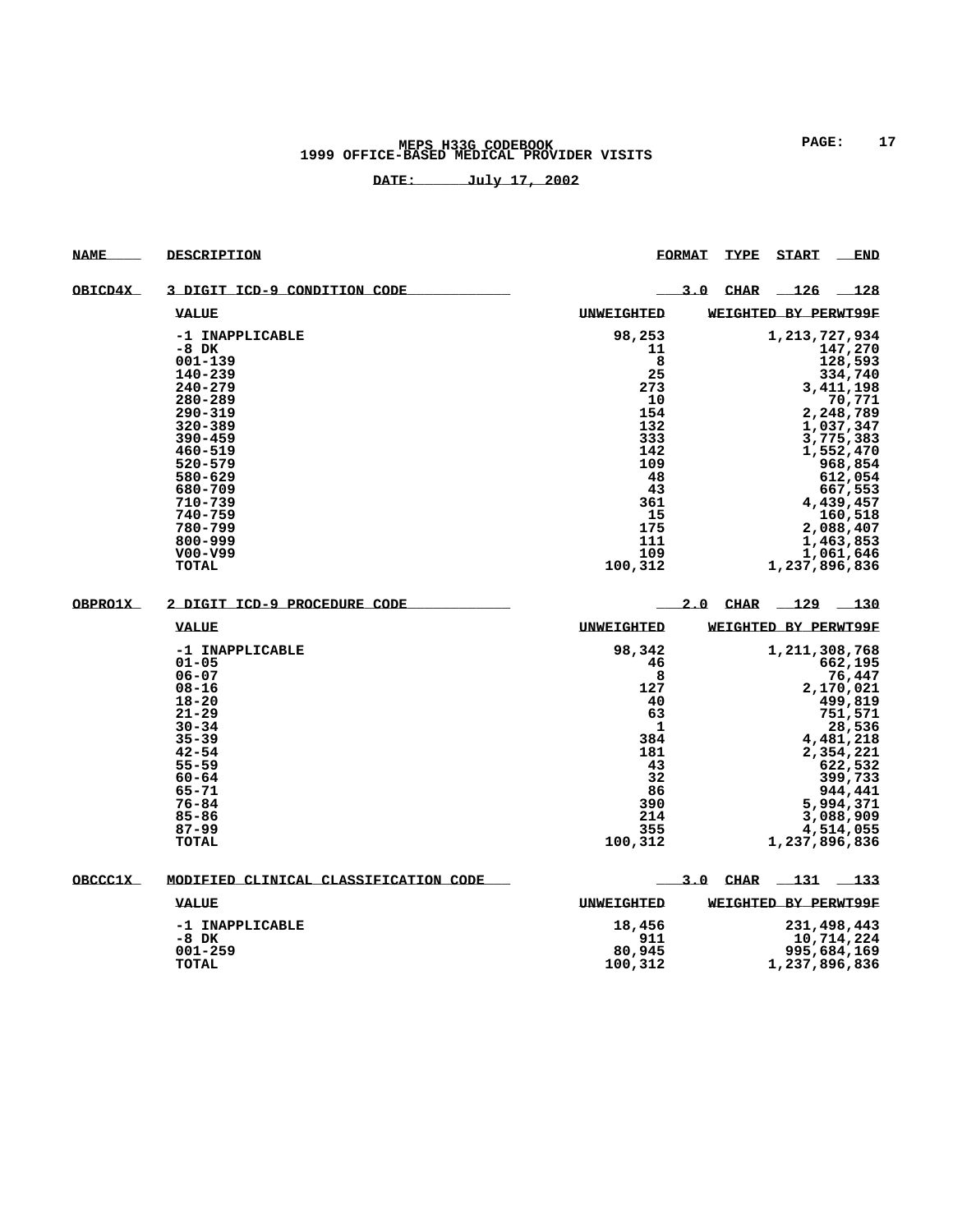## **MEPS H33G CODEBOOK PAGE: 18 1999 OFFICE-BASED MEDICAL PROVIDER VISITS**

| <b>NAME</b>     | DESCRIPTION                                                                     |                                               | <b>FORMAT</b> | <b>TYPE</b> | <b>START</b>                   | <b>END</b>                                      |
|-----------------|---------------------------------------------------------------------------------|-----------------------------------------------|---------------|-------------|--------------------------------|-------------------------------------------------|
| OBCCC2X         | MODIFIED CLINICAL CLASSIFICATION CODE                                           |                                               |               | $3.0$ CHAR  | 134                            | 136                                             |
|                 | <b>VALUE</b>                                                                    | <b>UNWEIGHTED</b>                             |               |             | WEIGHTED BY PERWT99F           |                                                 |
|                 | -1 INAPPLICABLE<br>-8 DK<br>$001 - 259$<br><b>TOTAL</b>                         | 86,612<br>104<br>13,596<br>100,312            |               |             | 1,071,826,834<br>1,237,896,836 | 1,246,207<br>164,823,795                        |
| OBCCC3X         | MODIFIED CLINICAL CLASSIFICATION CODE                                           |                                               |               |             | 3.0 CHAR 137 139               |                                                 |
|                 | <b>VALUE</b>                                                                    | <b>UNWEIGHTED</b>                             |               |             | WEIGHTED BY PERWT99F           |                                                 |
|                 | -1 INAPPLICABLE<br>-8 DK<br>$001 - 259$<br>TOTAL                                | 95,797<br>53<br>4,462<br>100,312              |               |             | 1,186,727,066<br>1,237,896,836 | 690,908<br>50,478,862                           |
| OBCCC4X         | MODIFIED CLINICAL CLASSIFICATION CODE                                           |                                               | 3.0           |             | CHAR 140 142                   |                                                 |
|                 | <b>VALUE</b>                                                                    | <b>UNWEIGHTED</b>                             |               |             | WEIGHTED BY PERWT99F           |                                                 |
|                 | -1 INAPPLICABLE<br>$-8$ DK<br>$001 - 259$<br>TOTAL                              | 98,253<br>11<br>2,048<br>100,312              |               |             | 1,213,727,934<br>1,237,896,836 | 147,270<br>24,021,632                           |
| <b>FFOBTYPE</b> | FLAT FEE BUNDLE                                                                 |                                               | 2.0           | NUM         | 143                            | $-144$                                          |
|                 | <b>VALUE</b>                                                                    | <b>UNWEIGHTED</b>                             |               |             | WEIGHTED BY PERWT99F           |                                                 |
|                 | -1 INAPPLICABLE<br>1 FLAT FEE STEM<br>2 FLAT FEE LEAF<br><b>TOTAL</b>           | 97,778<br>696<br>1,838<br>100,312             |               |             | 1,206,713,848<br>1,237,896,836 | 8,533,060<br>22,649,929                         |
| FFBEF99         | TOTAL # OF VISITS IN FF BEFORE 1999                                             |                                               |               | 2.0 NUM     | $-145$                         | 146                                             |
|                 | <b>VALUE</b>                                                                    | <b>UNWEIGHTED</b>                             |               |             | WEIGHTED BY PERWT99F           |                                                 |
|                 | -9 NOT ASCERTAINED<br>-8 DK<br>-1 INAPPLICABLE<br>0<br>$1 - 22$<br><b>TOTAL</b> | 1,500<br>2<br>97,778<br>929<br>103<br>100,312 |               |             | 1,206,713,848<br>1,237,896,836 | 18,376,119<br>22,276<br>11,559,233<br>1,225,360 |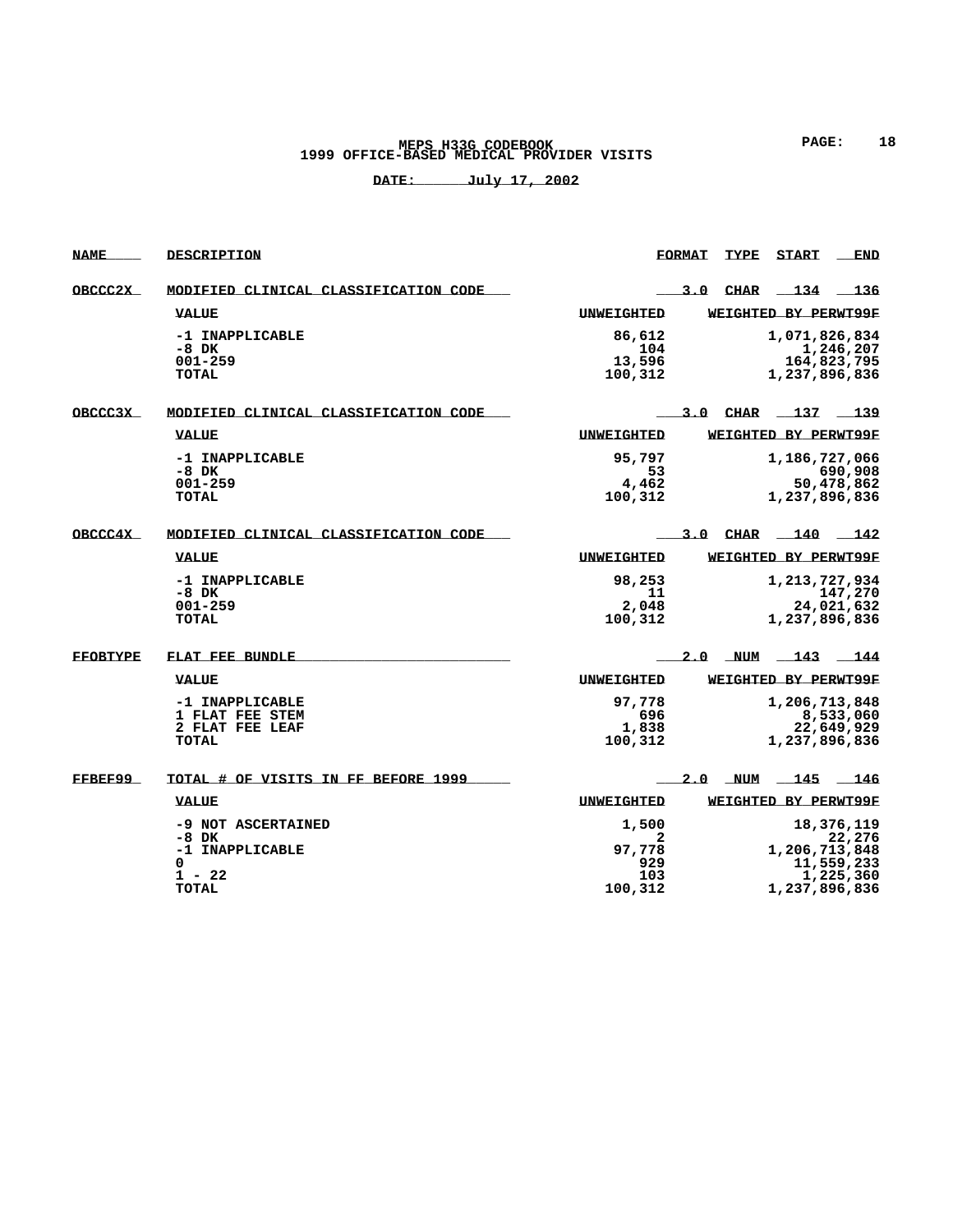## **MEPS H33G CODEBOOK PAGE: 19 1999 OFFICE-BASED MEDICAL PROVIDER VISITS**

| <b>NAME</b> | <b>DESCRIPTION</b>                       |                   | <b>FORMAT</b> | TYPE       | <b>START</b>         | <b>END</b>                 |
|-------------|------------------------------------------|-------------------|---------------|------------|----------------------|----------------------------|
| FFTOT00     | TOTAL # OF VISITS IN FF AFTER 1999       |                   | 2.0           | NUM        | $-147$               | 148                        |
|             | <b>VALUE</b>                             | <b>UNWEIGHTED</b> |               |            | WEIGHTED BY PERWT99F |                            |
|             | -9 NOT ASCERTAINED<br>-8 DK              | 1,500<br>6        |               |            |                      | 18,376,119<br>127,183      |
|             | -1 INAPPLICABLE                          | 97,778            |               |            | 1,206,713,848        |                            |
|             | 0                                        | 935               |               |            |                      | 11,638,060                 |
|             | $1 - 11$                                 | 93                |               |            |                      | 1,041,626                  |
|             | <b>TOTAL</b>                             | 100,312           |               |            | 1,237,896,836        |                            |
| OBSF99X     | AMOUNT PAID, FAMILY (IMPUTED)            |                   |               |            | 7.2 NUM 149          | ____155                    |
|             | <b>VALUE</b>                             | <b>UNWEIGHTED</b> |               |            | WEIGHTED BY PERWT99F |                            |
|             | 0                                        | 48,266            |               |            |                      | 570,221,439                |
|             | $$0.03 - $10.00$                         | 26,005            |               |            |                      | 336,511,392                |
|             | $$10.01 - $10.43$                        | 18                |               |            |                      | 231,685                    |
|             | $$10.44 - $30.00$                        | 13,610            |               |            |                      | 172,799,953                |
|             | $$30.01 - $9235.00$                      | 12,413            |               |            |                      | 158, 132, 368              |
|             | TOTAL                                    | 100,312           |               |            | 1,237,896,836        |                            |
| OBMR99X     | AMOUNT PAID, MEDICARE (IMPUTED)          |                   |               | 8.2 NUM    | $\_156$ $\_163$      |                            |
|             | <b>VALUE</b>                             | <b>UNWEIGHTED</b> |               |            | WEIGHTED BY PERWT99F |                            |
|             | 0                                        | 81,975            |               |            | 1,010,319,564        |                            |
|             | $$0.05 - $25.91$                         | 4,585             |               |            |                      | 57,401,424                 |
|             | $$25.92 - $38.98$                        | 4,584             |               |            |                      | 56,750,415                 |
|             | $$38.99 - $70.01$                        | 4,584             |               |            |                      | 57,706,619                 |
|             | $$70.02 - $18710.55$                     | 4,584             |               |            |                      | 55,718,814                 |
|             | TOTAL                                    | 100,312           |               |            | 1,237,896,836        |                            |
| OBMD99X     | AMOUNT PAID, MEDICAID (IMPUTED)          |                   | 7.2           | <b>NUM</b> | $-164$ $-170$        |                            |
|             | <b>VALUE</b>                             | <b>UNWEIGHTED</b> |               |            | WEIGHTED BY PERWT99F |                            |
|             | 0                                        | 89,014            |               |            | 1,130,162,229        |                            |
|             | $$0.35 - $20.80$                         | 2,826             |               |            |                      | 26,945,094                 |
|             | $$20.81 - $38.86$                        | 2,823             |               |            |                      | 27,584,424                 |
|             | $$38.87 - $65.00$                        | 2,843             |               |            |                      | 26,794,041                 |
|             | $$65.01 - $7000.00$                      | 2,806             |               |            |                      | 26,411,047                 |
|             | <b>TOTAL</b>                             | 100,312           |               |            | 1,237,896,836        |                            |
| OBPV99X     | AMOUNT PAID, PRIVATE INSURANCE (IMPUTED) |                   | 8.2           | NUM        |                      | 178                        |
|             | <b>VALUE</b>                             | <b>UNWEIGHTED</b> |               |            | WEIGHTED BY PERWT99F |                            |
|             | 0                                        |                   |               |            |                      |                            |
|             |                                          | 49,457            |               |            |                      | 569,738,192                |
|             | $$0.10 - $25.00$<br>$$25.01 - $41.41$    | 12,984<br>12,444  |               |            |                      | 166,182,611<br>161,996,628 |
|             | $$41.42 - $75.00$                        | 12,953            |               |            |                      | 173,914,520                |
|             | $$75.01 - $23600.00$                     | 12,474            |               |            |                      | 166,064,885                |
|             | <b>TOTAL</b>                             | 100,312           |               |            | 1,237,896,836        |                            |
|             |                                          |                   |               |            |                      |                            |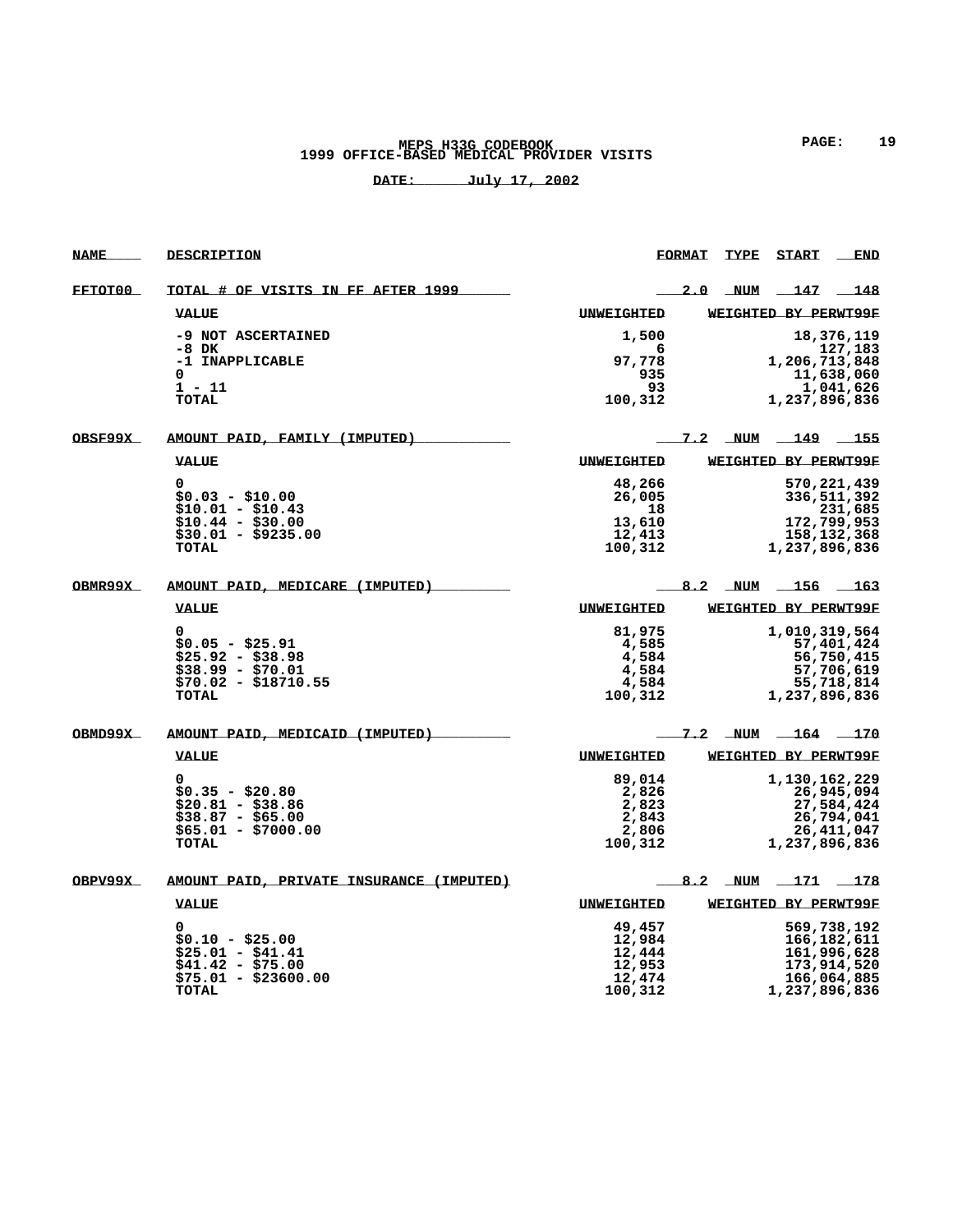# **MEPS H33G CODEBOOK PAGE: 20 1999 OFFICE-BASED MEDICAL PROVIDER VISITS**

| <b>NAME</b> | DESCRIPTION                                 |                   | <b>FORMAT</b> | <b>TYPE</b> | <b>START</b>              | <b>END</b> |
|-------------|---------------------------------------------|-------------------|---------------|-------------|---------------------------|------------|
| OBVA99X     | <u>AMOUNT PAID, VETERANS (IMPUTED)</u>      |                   |               |             | <u>7.2 NUM 179 185</u>    |            |
|             | <b>VALUE</b>                                | <b>UNWEIGHTED</b> |               |             | WEIGHTED BY PERWT99F      |            |
|             | $\Omega$                                    | 99,016            |               |             | 1,222,503,857             |            |
|             | $$0.33 - $23.42$                            | 324               |               |             |                           | 4,467,933  |
|             | $$23.43 - $56.85$                           | 362               |               |             |                           | 4,193,563  |
|             | $$56.86 - $120.48$                          | 286               |               |             |                           | 2,899,827  |
|             | $$120.49 - $7351.68$<br><b>TOTAL</b>        | 324<br>100,312    |               |             | 1,237,896,836             | 3,831,655  |
|             |                                             |                   |               |             |                           |            |
| OBCH99X     | AMOUNT PAID, CHAMPUS/CHAMPVA (IMPUTED)      |                   | 7.2           |             | $NUM$ $186$ $192$         |            |
|             | <b>VALUE</b>                                | <b>UNWEIGHTED</b> |               |             | WEIGHTED BY PERWT99F      |            |
|             | 0                                           | 99,734            |               |             | 1,229,483,036             |            |
|             | $$2.50 - $10.00$                            | 177               |               |             |                           | 3,245,107  |
|             | \$10.01 - \$28.00                           | 114               |               |             |                           | 1,388,183  |
|             | $$28.01 - $55.00$                           | 145               |               |             |                           | 2,043,328  |
|             | $$55.01 - $2020.98$<br>TOTAL                | 142<br>100,312    |               |             | 1,237,896,836             | 1,737,182  |
|             |                                             |                   |               |             |                           |            |
| OBOF99X     | AMOUNT PAID, OTHER FEDERAL (IMPUTED)        |                   |               |             | <u>7.2 NUM 193 199</u>    |            |
|             | <b>VALUE</b>                                | <b>UNWEIGHTED</b> |               |             | WEIGHTED BY PERWT99F      |            |
|             | 0                                           | 99,706            |               |             | 1,231,490,618             |            |
|             | $$0.08 - $31.25$                            | 172               |               |             |                           | 1,673,603  |
|             | $$31.26 - $65.16$                           | 131               |               |             |                           | 1,494,572  |
|             | $$65.17 - $143.00$                          | 153               |               |             |                           | 1,621,635  |
|             | $$143.01 - $5058.35$                        | 150               |               |             |                           | 1,616,409  |
|             | TOTAL                                       | 100,312           |               |             | 1,237,896,836             |            |
| OBSL99X     | AMOUNT PAID, STATE & LOCAL GOV (IMPUTED)    |                   | 7.2           |             | $NUM$ $-200$ $-206$       |            |
|             | <b>VALUE</b>                                | <b>UNWEIGHTED</b> |               |             | WEIGHTED BY PERWT99F      |            |
|             | $\Omega$                                    | 99,729            |               |             | 1,230,110,873             |            |
|             | $$0.58 - $35.00$                            | 148               |               |             |                           | 2,504,749  |
|             | $$35.01 - $60.00$                           | 157               |               |             |                           | 2,272,893  |
|             | $$60.01 - $100.69$                          | 134               |               |             |                           | 1,286,661  |
|             | $$100.70 - $8000.00$<br>TOTAL               | 144<br>100,312    |               |             |                           | 1,721,660  |
|             |                                             |                   |               |             | 1,237,896,836             |            |
| OBWC99X     | AMOUNT PAID, WORKERS COMP (IMPUTED)         |                   |               |             | 8.2 NUM $\frac{207}{214}$ |            |
|             | <b>VALUE</b>                                | <b>UNWEIGHTED</b> |               |             | WEIGHTED BY PERWT99F      |            |
|             | 0                                           | 97,871            |               |             | 1,211,406,991             |            |
|             | $$0.23 - $41.31$                            | 614               |               |             |                           | 6,807,972  |
|             | \$41.32 - \$69.85                           | 608               |               |             |                           | 7,123,356  |
|             | $$69.86 - $110.00$<br>\$110.01 - \$12573.12 | 625               |               |             |                           | 6,780,691  |
|             |                                             | 594               |               |             |                           | 5,777,826  |
|             | TOTAL                                       | 100,312           |               |             | 1,237,896,836             |            |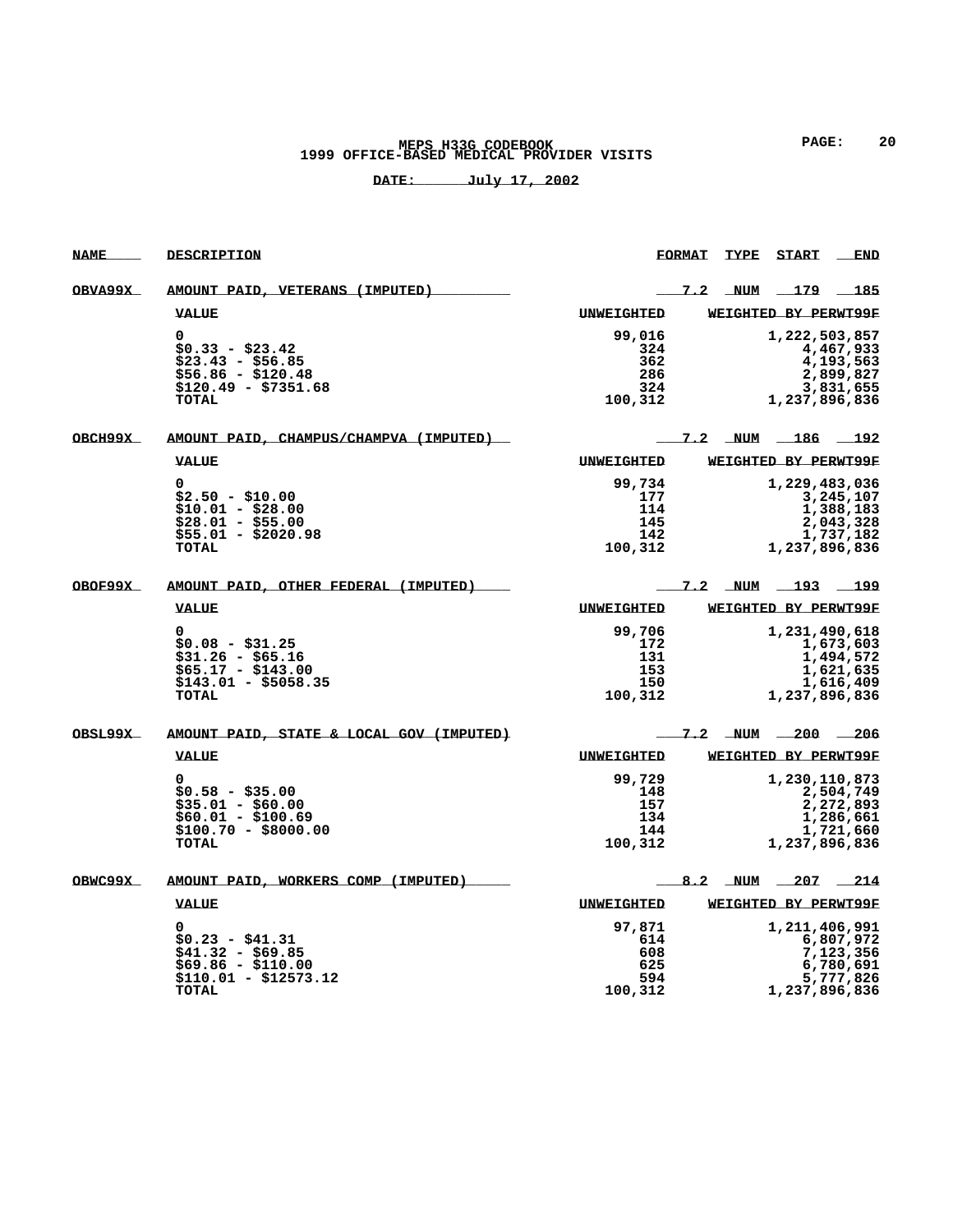# **MEPS H33G CODEBOOK PAGE: 21 1999 OFFICE-BASED MEDICAL PROVIDER VISITS**

| <b>NAME</b>    | DESCRIPTION                          |                    | <b>FORMAT</b> | <b>TYPE</b> | <b>START</b>            | <b>END</b>  |
|----------------|--------------------------------------|--------------------|---------------|-------------|-------------------------|-------------|
| OBOR99X        | AMOUNT PAID, OTHER PRIVATE (IMPUTED) |                    | 7.2           | NUM         | $-215$                  | $-221$      |
|                | <b>VALUE</b>                         | <b>UNWEIGHTED</b>  |               |             | WEIGHTED BY PERWT99F    |             |
|                | 0                                    | 97,485             |               |             | 1,202,302,842           |             |
|                | \$0.16 - \$10.00                     | 757                |               |             |                         | 9,694,097   |
|                | \$10.01 - \$30.00                    | 661                |               |             |                         | 8,663,737   |
|                | $$30.01 - $54.50$                    | 703                |               |             |                         | 8,189,491   |
|                | $$54.51 - $2346.00$                  | 706                |               |             |                         | 9,046,669   |
|                | TOTAL                                | 100,312            |               |             | 1,237,896,836           |             |
| OBOU99X        | AMOUNT PAID, OTHER PUBLIC (IMPUTED)  |                    | 7.2           |             | $NUM = 222$             | $-228$      |
|                | <b>VALUE</b>                         | <b>UNWEIGHTED</b>  |               |             | WEIGHTED BY PERWT99F    |             |
|                | 0                                    | 99,791             |               |             | 1,234,448,148           |             |
|                | \$0.79 - \$30.00                     | 163                |               |             |                         | 1,156,283   |
|                | $$30.01 - $40.42$                    | 99.                |               |             |                         | 662,819     |
|                | $$40.43 - $62.10$                    | 137                |               |             |                         | 768,592     |
|                | $$62.11 - $2500.00$                  | 122                |               |             |                         | 860,994     |
|                | <b>TOTAL</b>                         | 100,312            |               |             | 1,237,896,836           |             |
|                |                                      |                    |               |             |                         |             |
| <u>ОВОТ99Х</u> | AMOUNT PAID, OTHER INSURANCE         |                    |               |             | <u>7.2 NUM 229 235</u>  |             |
|                | <b>VALUE</b>                         | <b>IINWEIGHTED</b> |               |             | WEIGHTED BY PERWT99F    |             |
|                | 0                                    | 97,946             |               |             | 1,209,747,518           |             |
|                | \$0.18 - \$23.94                     | 592                |               |             |                         | 6,861,851   |
|                | $$23.95 - $38.00$                    | 615                |               |             |                         | 5,945,086   |
|                | $$38.01 - $72.00$                    | 570                |               |             |                         | 7,985,264   |
|                | $$72.01 - $6408.10$                  | 589                |               |             |                         | 7,357,117   |
|                | TOTAL                                | 100,312            |               |             | 1,237,896,836           |             |
| OBXP99X        | SUM OF OBSF99X-OBOT99X               |                    |               |             | $8.2$ NUM $-236$ $-243$ |             |
|                |                                      |                    |               |             |                         |             |
|                | <b>VALUE</b>                         | <b>UNWEIGHTED</b>  |               |             | WEIGHTED BY PERWT99F    |             |
|                | 0                                    | 6,946              |               |             |                         | 85,191,575  |
|                | \$0.20 - \$35.00                     | 24,433             |               |             |                         | 287,707,848 |
|                | $$35.01 - $51.01$                    | 22,251             |               |             |                         | 276,341,633 |
|                | $$51.02 - $89.65$                    | 23,341             |               |             |                         | 296,450,748 |
|                | $$89.66 - $24120.00$                 | 23,341             |               |             |                         | 292,205,032 |
|                | TOTAL                                | 100,312            |               |             | 1,237,896,836           |             |
| OBTC99X        | HHLD REPORTED TOTAL CHARGE (IMPUTED) |                    | 9.2           |             | NUM 244 252             |             |
|                | <b>VALUE</b>                         | <b>UNWEIGHTED</b>  |               |             | WEIGHTED BY PERWT99F    |             |
|                | 0                                    | 3,262              |               |             |                         | 41,366,766  |
|                | $$0.59 - $46.00$                     | 24,739             |               |             |                         | 294,946,184 |
|                | $$46.01 - $70.00$                    | 25,167             |               |             |                         | 311,981,070 |
|                | \$70.01 - \$121.00                   | 22,886             |               |             |                         | 292,552,562 |
|                | $$121.01 - $111404.20$               | 24,258             |               |             |                         | 297,050,256 |
|                | <b>TOTAL</b>                         | 100,312            |               |             | 1,237,896,836           |             |